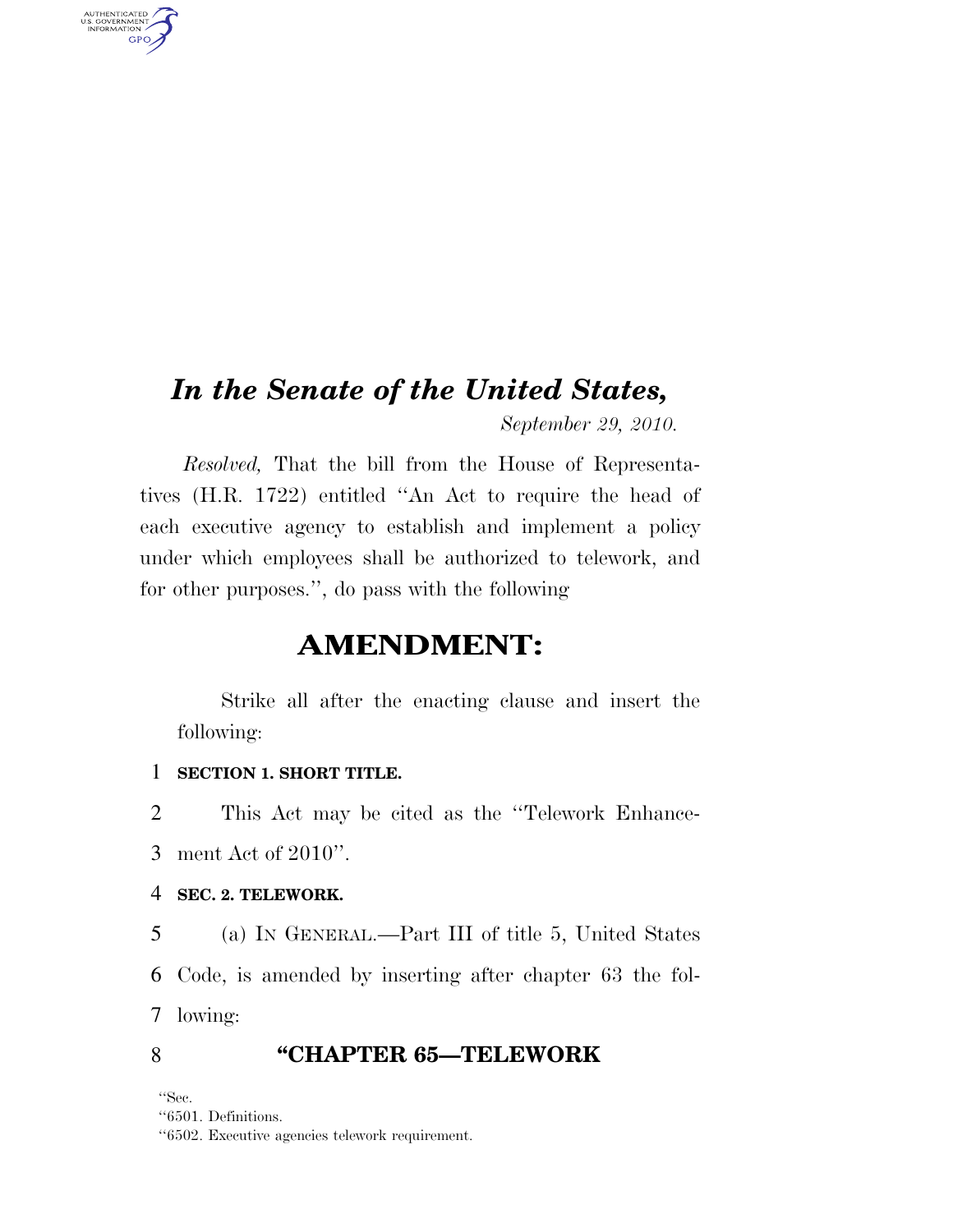''6503. Training and monitoring. ''6504. Policy and support. ''6505. Telework Managing Officer. ''6506. Reports.

#### **''§ 6501. Definitions**

2 <sup>"In this chapter:</sup>

3 "(1) EMPLOYEE.—The term 'employee' has the meaning given that term under section 2105.

 ''(2) EXECUTIVE AGENCY.—Except as provided in section 6506, the term 'executive agency' has the meaning given that term under section 105.

8 "(3) TELEWORK.—The term 'telework'or 'tele- working' refers to a work flexibility arrangement under which an employee performs the duties and responsibilities of such employee's position, and other authorized activities, from an approved work- site other than the location from which the employee would otherwise work.

#### **''§ 6502. Executive agencies telework requirement**

16 "(a) TELEWORK ELIGIBILITY.—

17 "(1) In GENERAL.—Not later than 180 days after the date of enactment of this chapter, the head of each executive agency shall—

20  $\langle (A)$  establish a policy under which eligible employees of the agency may be authorized to telework;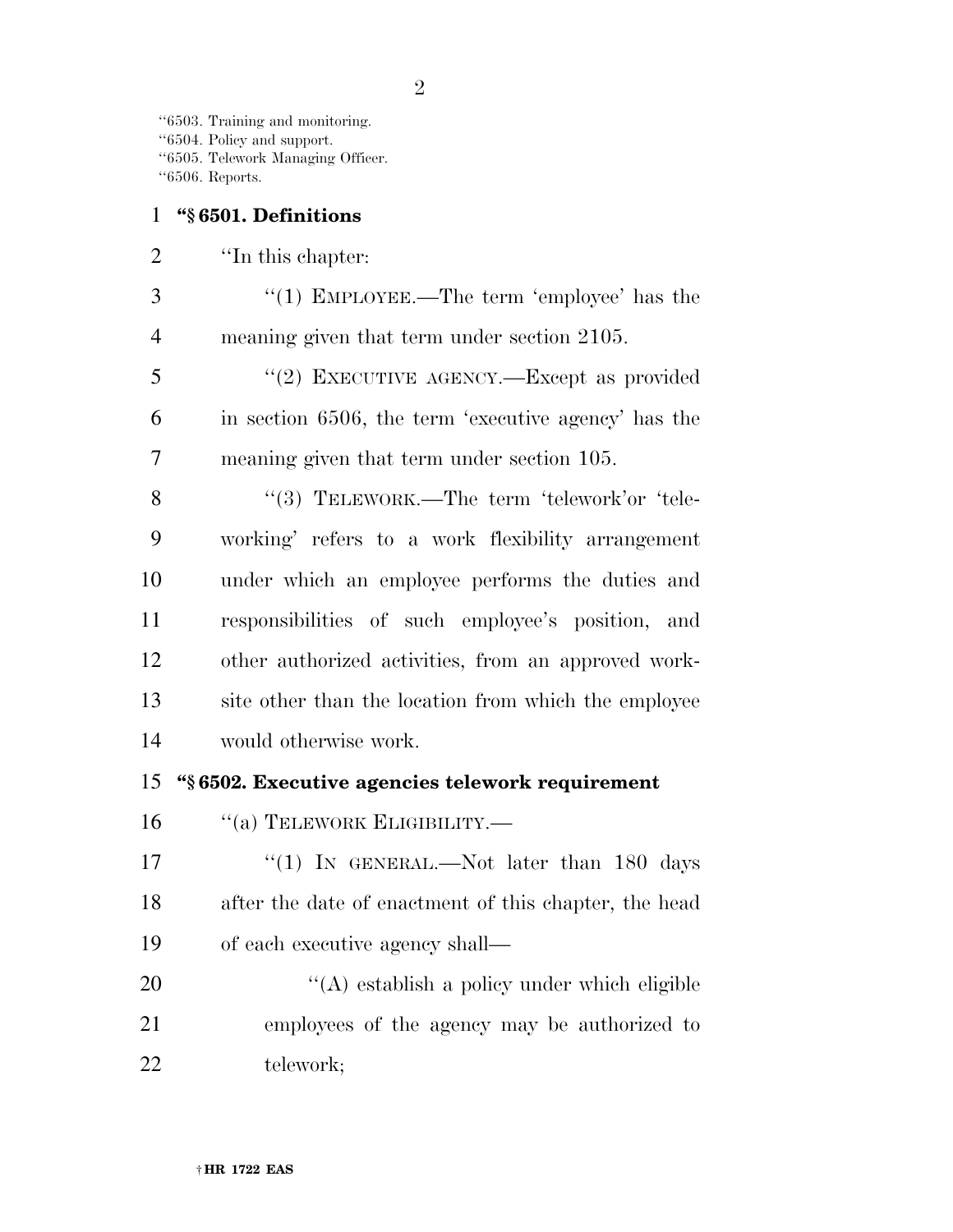| $\mathbf{1}$   | "(B) determine the eligibility for all em-             |
|----------------|--------------------------------------------------------|
|                |                                                        |
| $\overline{2}$ | ployees of the agency to participate in telework;      |
| 3              | and                                                    |
| $\overline{4}$ | $\lq\lq$ (C) notify all employees of the agency of     |
| 5              | their eligibility to telework.                         |
| 6              | LIMITATION.—An employee<br>(2)<br>may<br>not           |
| 7              | telework under a policy established under this sec-    |
| 8              | tion if-                                               |
| 9              | "(A) the employee has been officially dis-             |
| 10             | ciplined for being absent without permission for       |
| 11             | more than 5 days in any calendar year; or              |
| 12             | "(B) the employee has been officially dis-             |
| 13             | ciplined for violations of subpart G of the            |
| 14             | Standards of Ethical Conduct for Employees of          |
| 15             | the Executive Branch for viewing, downloading,         |
| 16             | or exchanging pornography, including child por-        |
| 17             | nography, on a Federal Government computer             |
| 18             | or while performing official Federal Govern-           |
| 19             | ment duties.                                           |
| 20             | "(b) PARTICIPATION.—The policy described under         |
| 21             | subsection (a) shall—                                  |
| 22             | $\cdot$ (1) ensure that telework does not diminish em- |
| 23             | ployee performance or agency operations;               |
| 24             | $\lq(2)$ require a written agreement that—             |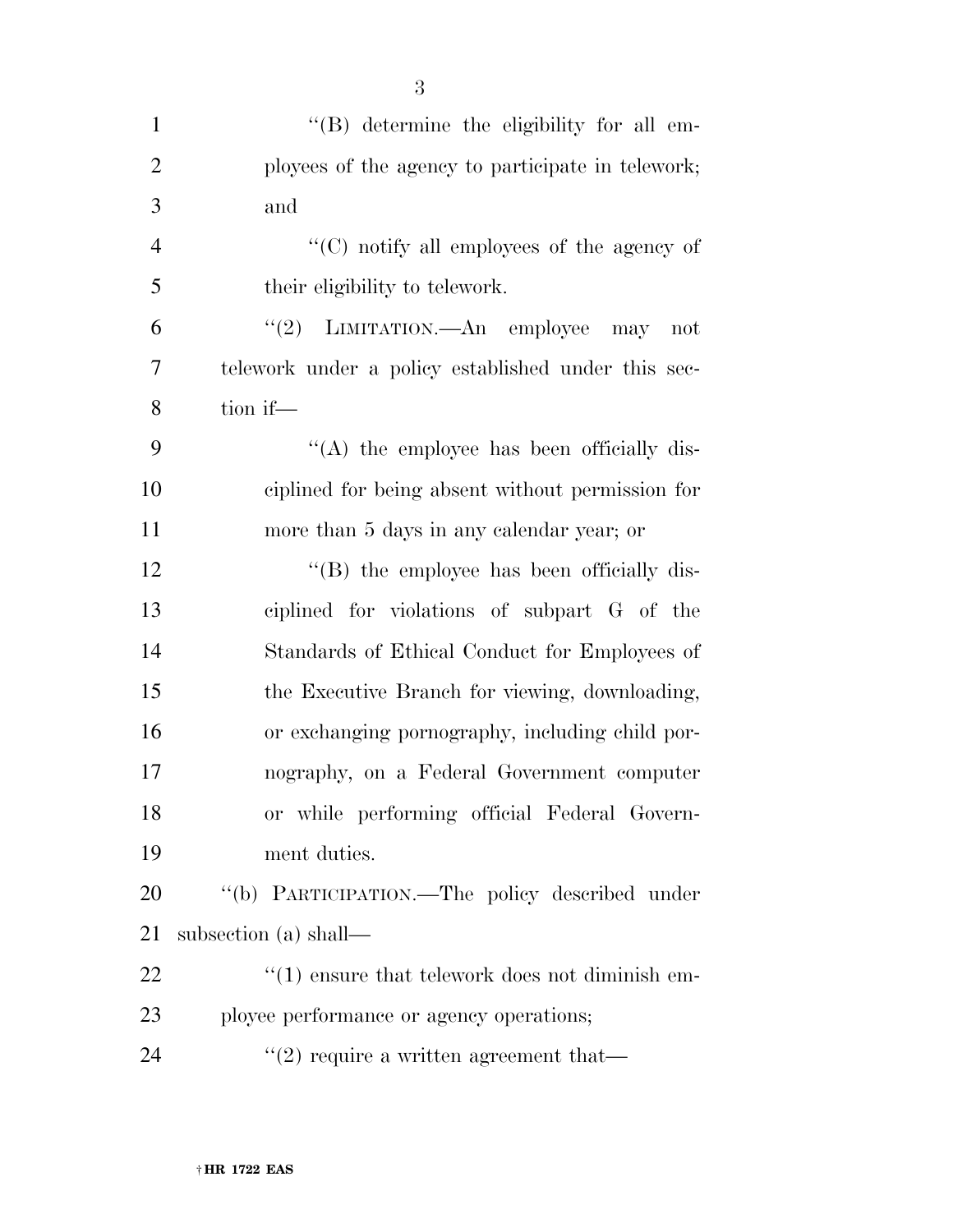| $\mathbf{1}$   | $\lq\lq$ is entered into between an agency                 |
|----------------|------------------------------------------------------------|
| $\overline{2}$ | manager and an employee authorized to                      |
| 3              | telework, that outlines the specific work ar-              |
| $\overline{4}$ | rangement that is agreed to; and                           |
| 5              | $\lq\lq (B)$ is mandatory in order for any em-             |
| 6              | ployee to participate in telework;                         |
| 7              | $(3)$ provide that an employee may not be au-              |
| 8              | thorized to telework if the performance of that em-        |
| 9              | ployee does not comply with the terms of the written       |
| 10             | agreement between the agency manager and that              |
| 11             | employee;                                                  |
| 12             | $(4)$ except in emergency situations as deter-             |
| 13             | mined by the head of an agency, not apply to any           |
| 14             | employee of the agency whose official duties require       |
| 15             | on a daily basis (every work day)—                         |
| 16             | $\lq\lq$ direct handling of secure materials               |
| 17             | determined to be inappropriate for telework by             |
| 18             | the agency head; or                                        |
| 19             | $\lq\lq$ (B) on-site activity that cannot be han-          |
| 20             | dled remotely or at an alternate worksite; and             |
| 21             | $\cdot\cdot$ (5) be incorporated as part of the continuity |
| 22             | of operations plans of the agency in the event of an       |
| 23             | emergency.                                                 |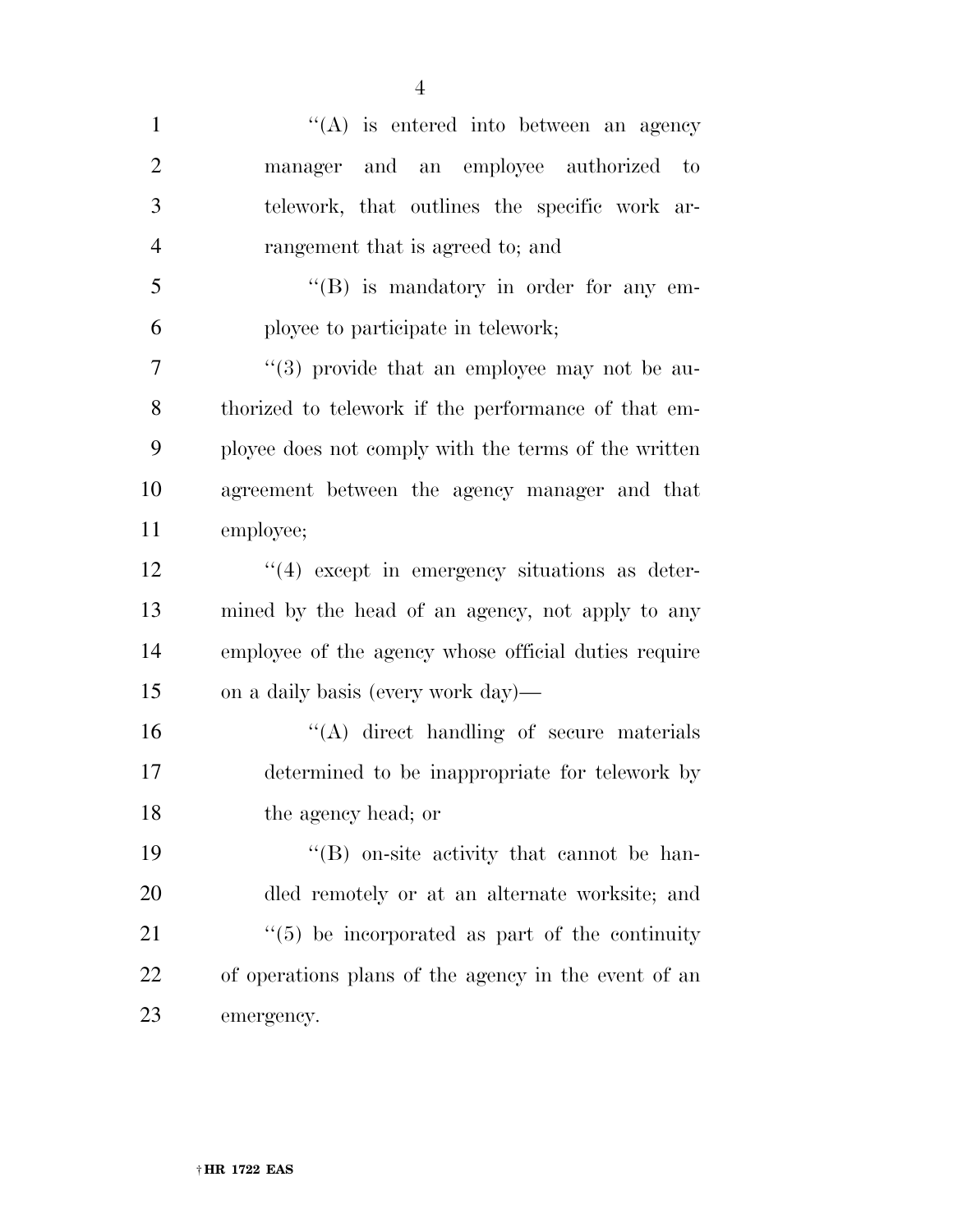| $\mathbf{1}$   | "§ 6503. Training and monitoring                                 |
|----------------|------------------------------------------------------------------|
| $\overline{2}$ | "(a) IN GENERAL.—The head of each executive agen-                |
| 3              | cy shall ensure that—                                            |
| $\overline{4}$ | $\cdot\cdot\cdot(1)$ an interactive telework training program is |
| 5              | provided to-                                                     |
| 6              | "(A) employees eligible to participate in                        |
| 7              | the telework program of the agency; and                          |
| 8              | $\lq\lq$ (B) all managers of teleworkers;                        |
| 9              | $"(2)$ except as provided under subsection (b),                  |
| 10             | an employee has successfully completed the inter-                |
| 11             | active telework training program before that em-                 |
| 12             | ployee enters into a written agreement to telework               |
| 13             | described under section $6502(b)(2)$ ;                           |
| 14             | $\cdot$ (3) teleworkers and nonteleworkers are treated           |
| 15             | the same for purposes of—                                        |
| 16             | "(A) periodic appraisals of job perform-                         |
| 17             | ance of employees;                                               |
| 18             | "(B) training, rewarding, reassigning, pro-                      |
| 19             | moting, reducing in grade, retaining, and re-                    |
| 20             | moving employees;                                                |
| 21             | $\lq\lq$ (C) work requirements; or                               |
| 22             | "(D) other acts involving managerial dis-                        |
| 23             | cretion; and                                                     |
| 24             | $\cdot\cdot\cdot(4)$ when determining what constitutes dimin-    |
| 25             | ished employee performance, the agency shall con-                |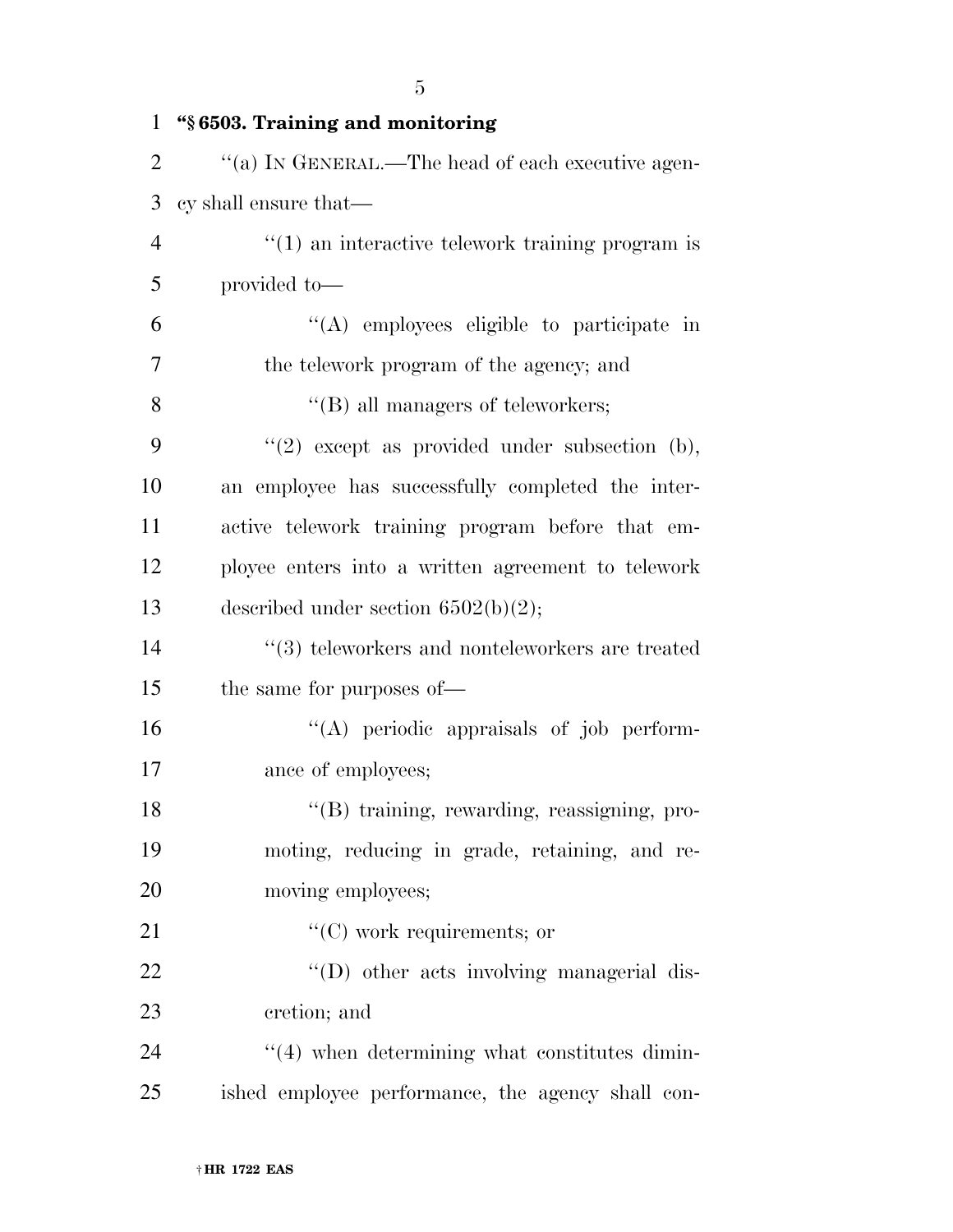sult the performance management guidelines of the Office of Personnel Management.

 ''(b) TRAINING REQUIREMENT EXEMPTIONS.—The head of an executive agency may provide for an exemption from the training requirements under subsection (a), if the head of that agency determines that the training would be unnecessary because the employee is already tele- working under a work arrangement in effect before the date of enactment of this chapter.

#### **''§ 6504. Policy and support**

11 "(a) AGENCY CONSULTATION WITH THE OFFICE OF PERSONNEL MANAGEMENT.—Each executive agency shall consult with the Office of Personnel Management in devel-oping telework policies.

 ''(b) GUIDANCE AND CONSULTATION.—The Office of Personnel Management shall—

 $\frac{1}{2}$  (1) provide policy and policy guidance for telework in the areas of pay and leave, agency clo- sure, performance management, official worksite, re- cruitment and retention, and accommodations for employees with disabilities;

 $\frac{22}{2}$  ''(2) assist each agency in establishing appro- priate qualitative and quantitative measures and teleworking goals; and

''(3) consult with—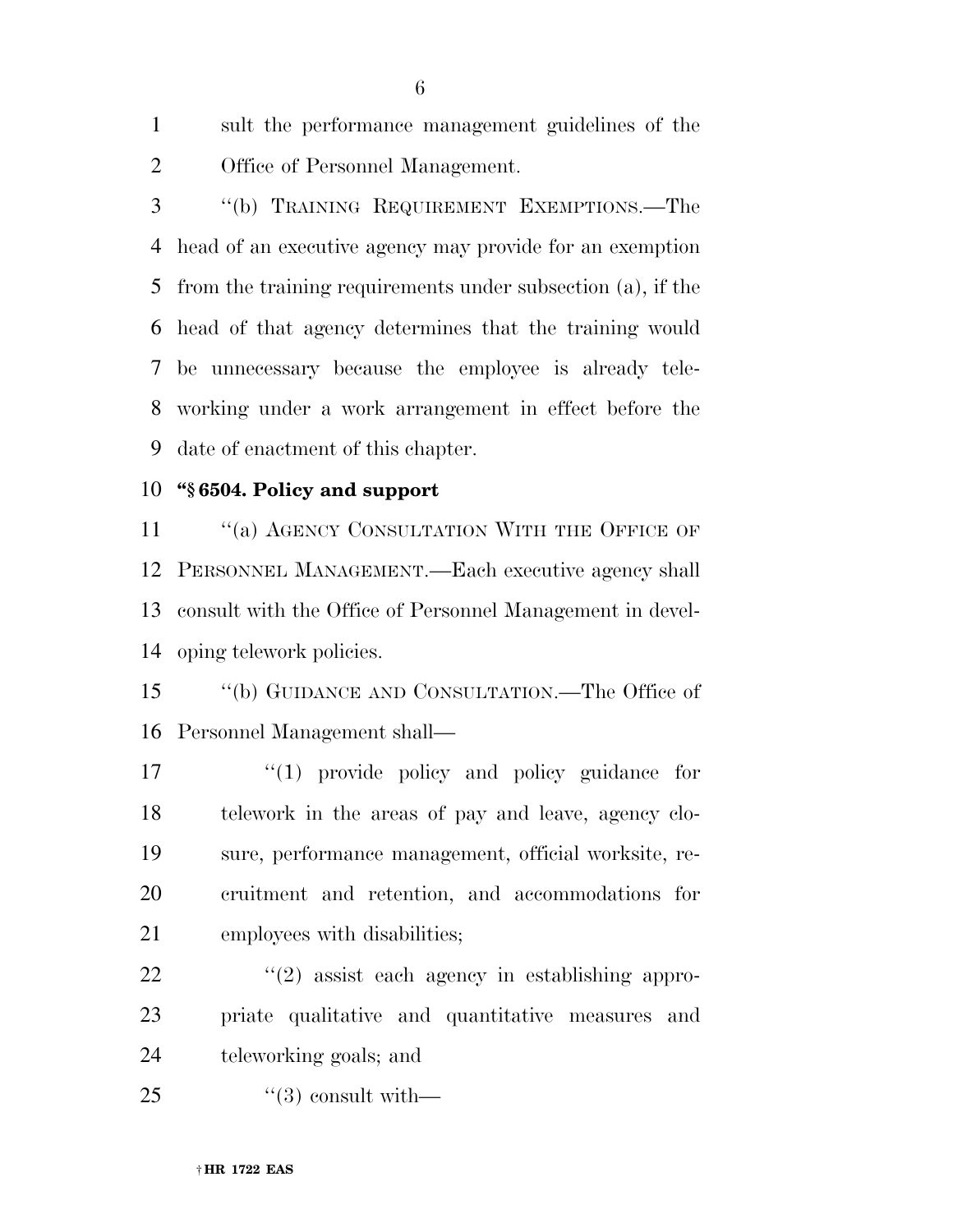| $\mathbf{1}$   | "(A) the Federal Emergency Management                |
|----------------|------------------------------------------------------|
| $\overline{2}$ | Agency on policy and policy guidance for             |
| 3              | telework in the areas of continuation of oper-       |
| $\overline{4}$ | ations and long-term emergencies;                    |
| 5              | "(B) the General Services Administration             |
| 6              | on policy and policy guidance for telework in        |
| $\overline{7}$ | the areas of telework centers, travel, technology,   |
| 8              | equipment, and dependent care; and                   |
| 9              | "(C) the National Archives and Records"              |
| 10             | Administration on policy and policy guidance         |
| 11             | for telework in the areas of efficient and effec-    |
| 12             | tive records management and the preservation         |
| 13             | of records, including Presidential and Vice-         |
| 14             | Presidential records.                                |
| 15             | "(c) SECURITY GUIDELINES.-                           |
| 16             | "(1) IN GENERAL.—The Director of the Office          |
| 17             | of Management and Budget, in coordination with       |
| 18             | the Department of Homeland Security and the Na-      |
| 19             | tional Institute of Standards and Technology, shall  |
| 20             | issue guidelines not later than 180 days after the   |
| 21             | date of the enactment of this chapter to ensure the  |
| 22             | adequacy of information and security protections for |
| 23             | information and information systems used while tele- |
| 24             | working.                                             |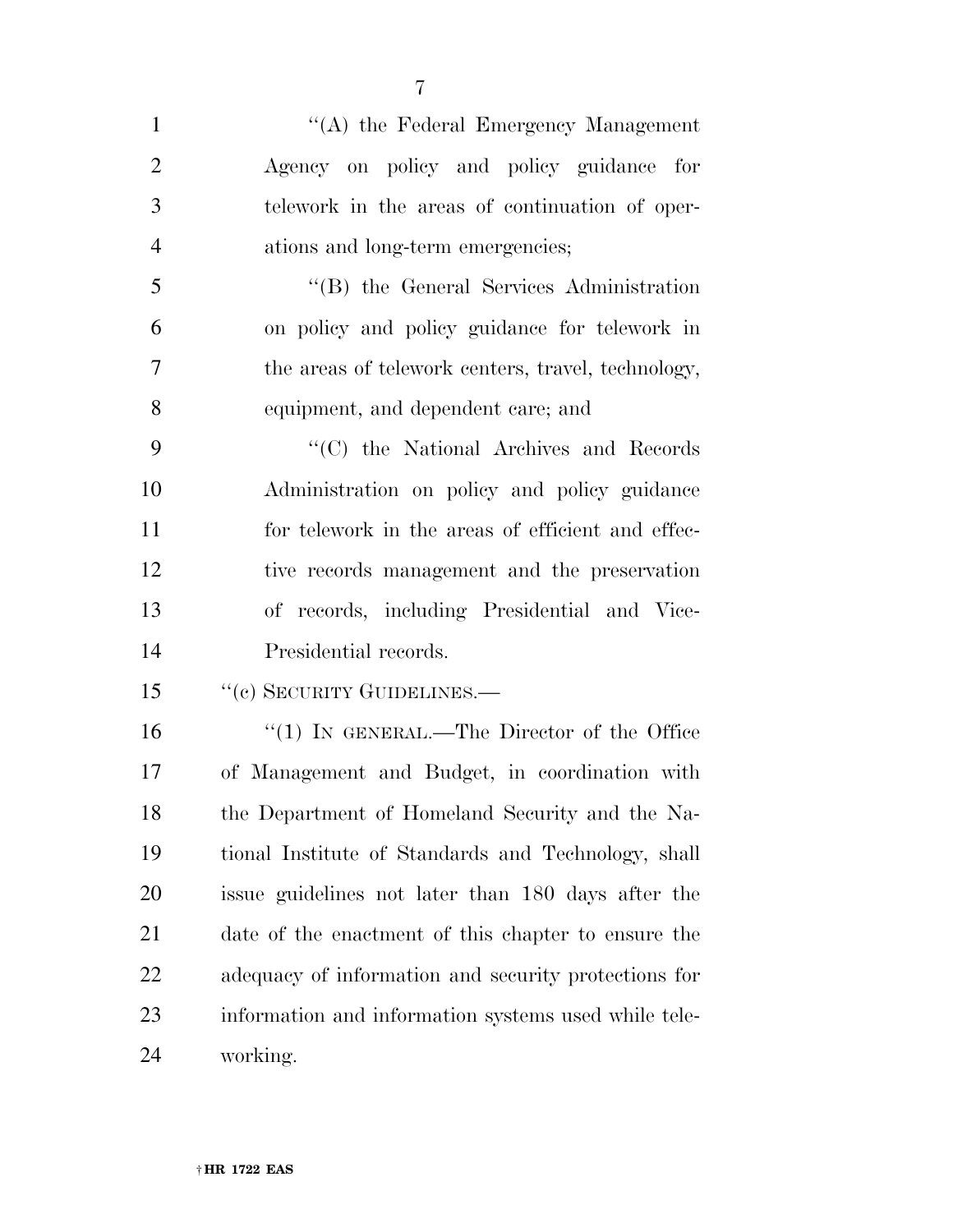| $\mathbf{1}$   | " $(2)$ CONTENTS.—Guidelines issued under this   |
|----------------|--------------------------------------------------|
| $\overline{2}$ | subsection shall, at a minimum, include require- |
| 3              | ments necessary to<br>— $\,$                     |
| $\overline{4}$ | "(A) control access to agency information        |
| 5              | and information systems;                         |
| 6              | "(B) protect agency information (including       |
| 7              | personally identifiable information) and infor-  |
| 8              | mation systems;                                  |
| 9              | $\lq\lq$ (C) limit the introduction<br>of        |
| 10             | vulnerabilities;                                 |
| 11             | $\lq\lq$ protect information systems<br>not      |
| 12             | under the control of the agency that are used    |
| 13             | for teleworking;                                 |
| 14             | "(E) safeguard wireless and other tele-          |
| 15             | communications capabilities that are used for    |
| 16             | teleworking; and                                 |
| 17             | "(F) prevent inappropriate use of official       |
| 18             | time or resources that violates subpart G of the |
| 19             | Standards of Ethical Conduct for Employees of    |
| 20             | the Executive Branch by viewing, downloading,    |
| 21             | or exchanging pornography, including child por-  |
| 22             | nography.                                        |
| 23             | "(d) CONTINUITY OF OPERATIONS PLANS.-            |
| 24             | "(1) INCORPORATION INTO CONTINUITY OF OP-        |
| 25             | ERATIONS PLANS.—Each executive agency shall in-  |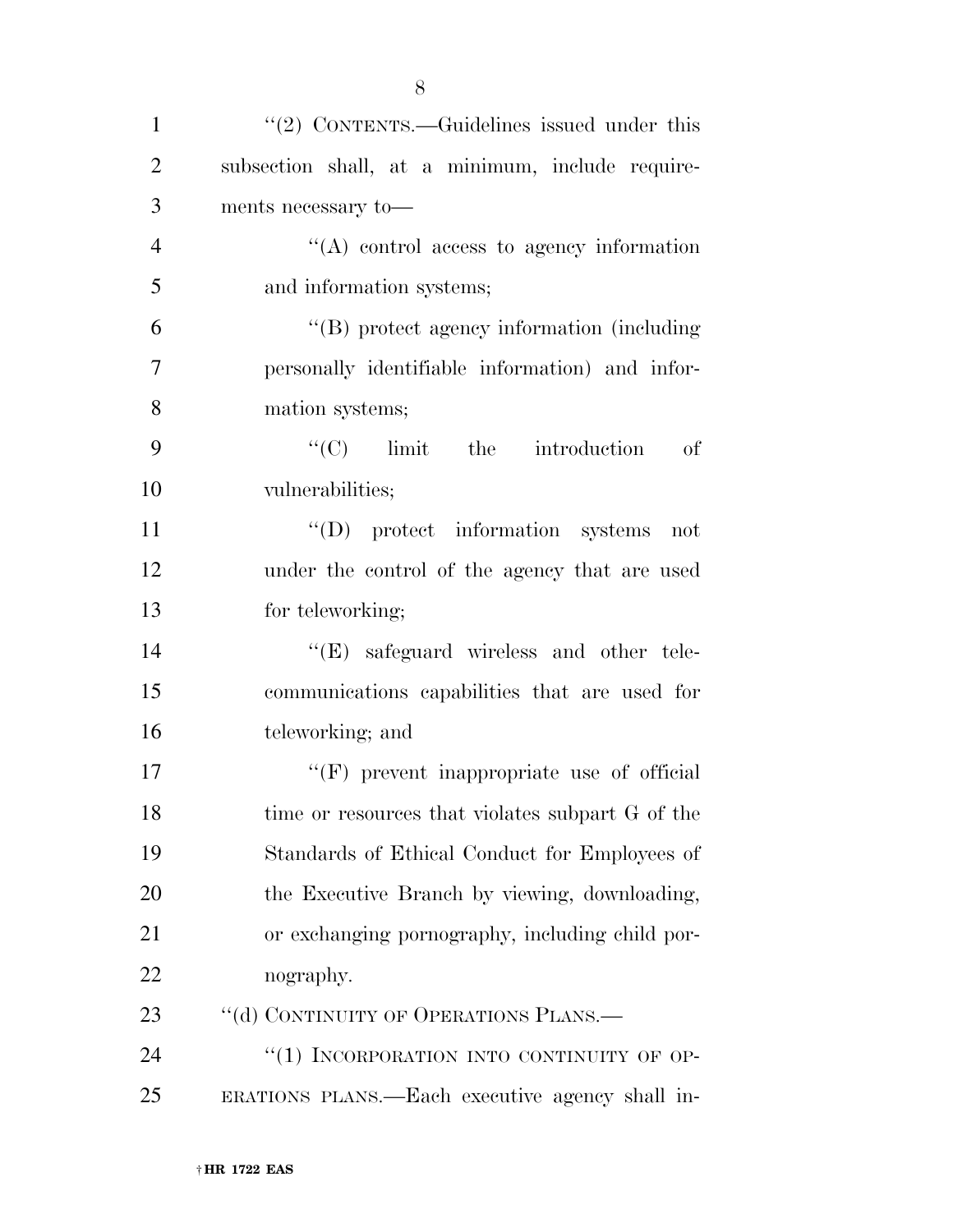| $\mathbf{1}$   | corporate telework into the continuity of operations          |
|----------------|---------------------------------------------------------------|
| $\overline{2}$ | plan of that agency.                                          |
| 3              | "(2) CONTINUITY OF OPERATIONS PLANS SU-                       |
| $\overline{4}$ | PERSEDE TELEWORK POLICY.—During any period                    |
| 5              | that an executive agency is operating under a con-            |
| 6              | tinuity of operations plan, that plan shall supersede         |
| 7              | any telework policy.                                          |
| 8              | $``$ (e) TELEWORK WEBSITE.—The Office of Personnel            |
| 9              | Management shall—                                             |
| 10             | $\cdot\cdot\cdot(1)$ maintain a central telework website; and |
| 11             | $\cdot\cdot(2)$ include on that website related—              |
| 12             | $\lq\lq$ telework links;                                      |
| 13             | $\lq\lq$ announcements;                                       |
| 14             | "(C) guidance developed by the Office of                      |
| 15             | Personnel Management; and                                     |
| 16             | "(D) guidance submitted by the Federal                        |
| 17             | Emergency Management Agency, and the Gen-                     |
| 18             | eral Services Administration to the Office of                 |
| 19             | Personnel Management not later than 10 busi-                  |
| 20             | ness days after the date of submission.                       |
| 21             | "(f) POLICY GUIDANCE ON PURCHASING COMPUTER                   |
| 22             | SYSTEMS.—Not later than 120 days after the date of the        |
| 23             | enactment of this chapter, the Director of the Office of      |
| 24             | Management and Budget shall issue policy guidance re-         |
| 25             | quiring each executive agency when purchasing computer        |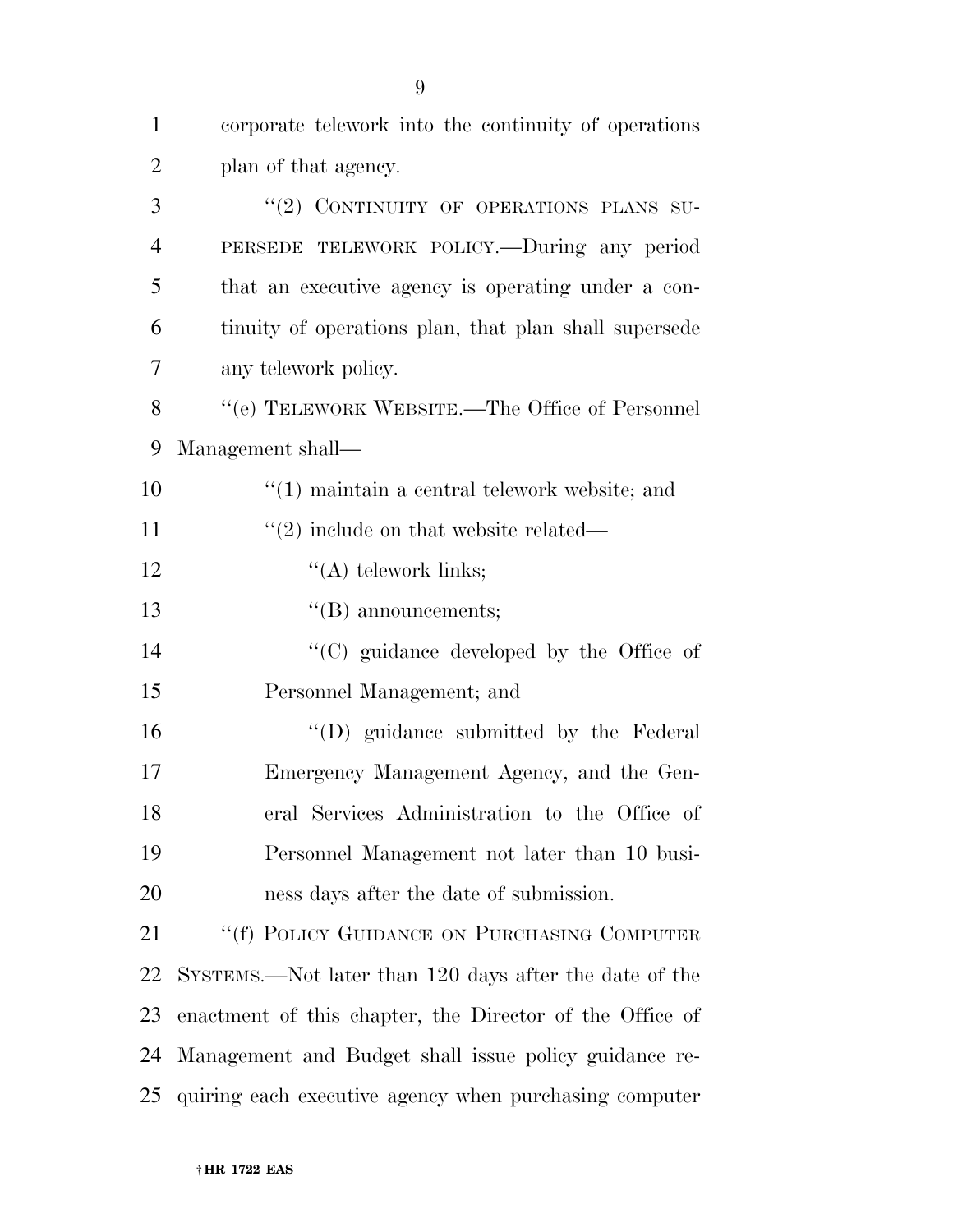systems, to purchase computer systems that enable and support telework, unless the head of the agency deter-mines that there is a mission-specific reason not to do so.

#### **''§ 6505. Telework Managing Officer**

 ''(a) DESIGNATION.—The head of each executive agency shall designate an employee of the agency as the Telework Managing Officer. The Telework Managing Offi- cer shall be established within the Office of the Chief Human Capital Officer or a comparable office with similar functions.

 ''(b) DUTIES.—The Telework Managing Officer shall—

| 13 | $\lq(1)$ be devoted to policy development and im-    |
|----|------------------------------------------------------|
| 14 | plementation related to agency telework programs;    |
| 15 | $\lq(2)$ serve as —                                  |
| 16 | $\lq\lq$ an advisor for agency leadership, in-       |
| 17 | eluding the Chief Human Capital Officer;             |
| 18 | $\lq\lq (B)$ a resource for managers and employ-     |
| 19 | ees; and                                             |
| 20 | " $(C)$ a primary agency point of contact for        |
| 21 | Office of Personnel Management<br>the.<br>on         |
| 22 | telework matters; and                                |
| 23 | $\lq(3)$ perform other duties as the applicable del- |
| 24 | egating authority may assign.                        |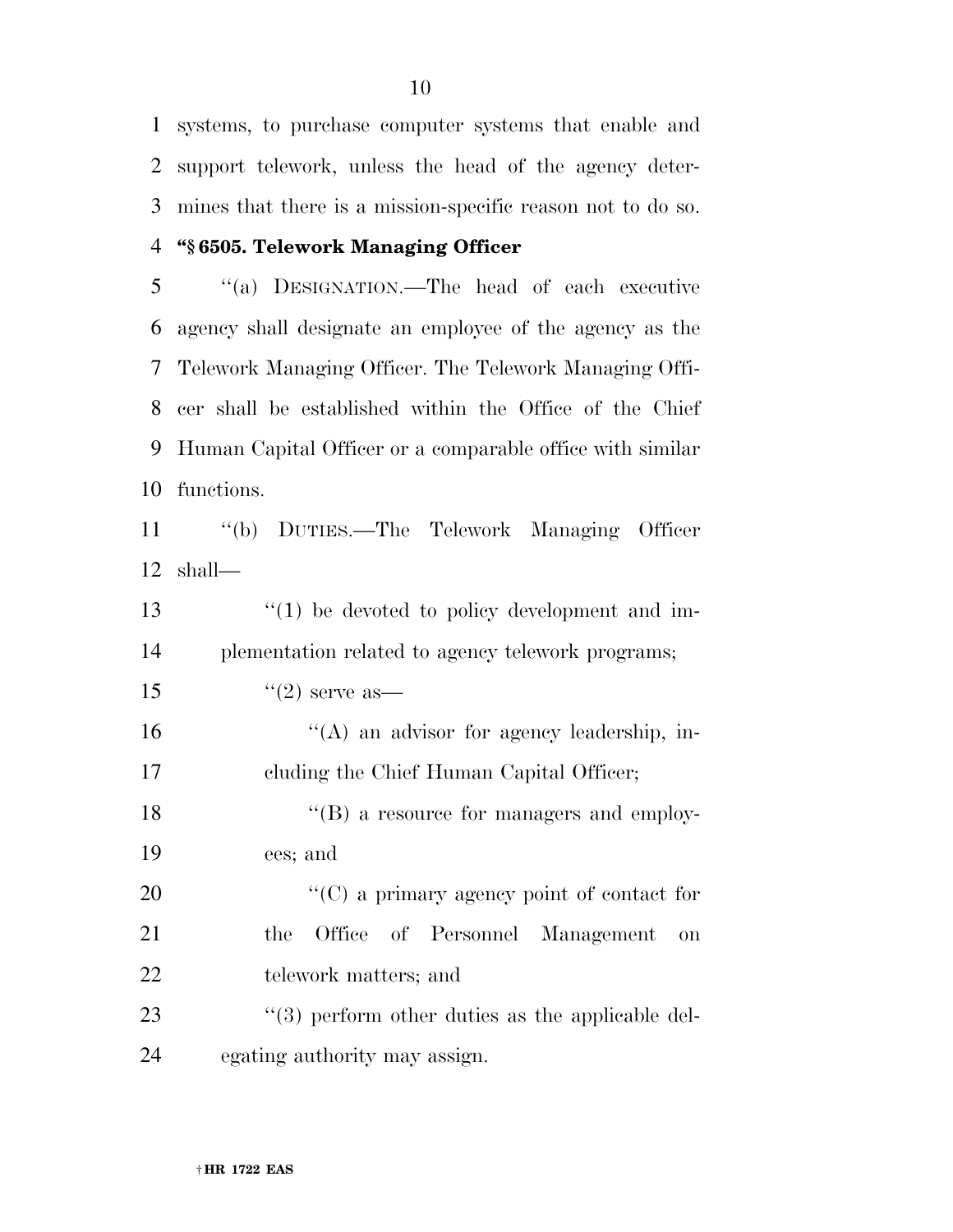''(c) STATUS WITHIN AGENCY.—The Telework Man- aging Officer of an agency shall be a senior official of the agency who has direct access to the head of the agency. 4 "(d) RULE OF CONSTRUCTION REGARDING STATUS OF TELEWORK MANAGING OFFICER.—Nothing in this section shall be construed to prohibit an individual who holds another office or position in an agency from serving as the Telework Managing Officer for the agency under this chapter.

**''§ 6506. Reports** 

11 "(a) DEFINITION.—In this section, the term 'execu- tive agency' shall not include the Government Account-ability Office.

14 "(b) REPORTS BY THE OFFICE OF PERSONNEL MAN-AGEMENT.—

16 "(1) SUBMISSION OF REPORTS.—Not later than 18 months after the date of enactment of this chap- ter and on an annual basis thereafter, the Director of the Office of Personnel Management, in consulta- tion with Chief Human Capital Officers Council, shall—

  $"$   $(A)$  submit a report addressing the telework programs of each executive agency to—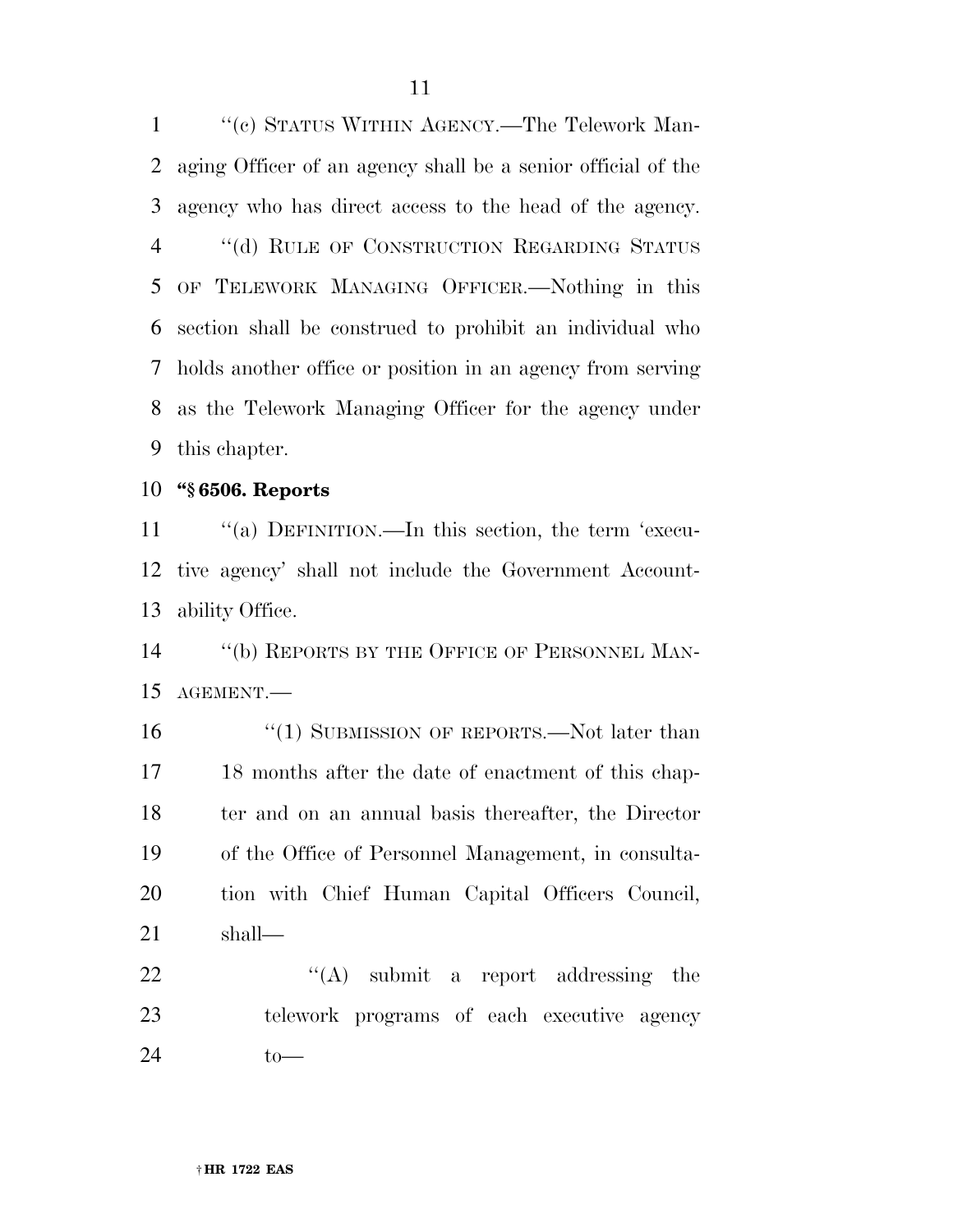| $\mathbf{1}$   | "(i) the Committee on Homeland Se-               |
|----------------|--------------------------------------------------|
| $\overline{2}$ | curity and Governmental Affairs of the           |
| 3              | Senate; and                                      |
| $\overline{4}$ | "(ii) the Committee on Oversight and             |
| 5              | Government Reform of the House of Rep-           |
| 6              | resentatives; and                                |
| $\overline{7}$ | "(B) transmit a copy of the report to the        |
| 8              | Comptroller General and the Office of Manage-    |
| 9              | ment and Budget.                                 |
| 10             | "(2) CONTENTS.—Each report submitted under       |
| 11             | this subsection shall include—                   |
| 12             | $\lq\lq$ the degree of participation by employ-  |
| 13             | ees of each executive agency in teleworking dur- |
| 14             | ing the period covered by the report (and for    |
| 15             | each executive agency whose head is referred to  |
| 16             | under section 5312, the degree of participation  |
| 17             | in each bureau, division, or other major admin-  |
| 18             | istrative unit of that agency), including—       |
| 19             | "(i) the total number of employees in            |
| 20             | the agency;                                      |
| 21             | $``$ (ii) the number and percent of em-          |
| 22             | ployees in the agency who are eligible to        |
| 23             | telework; and                                    |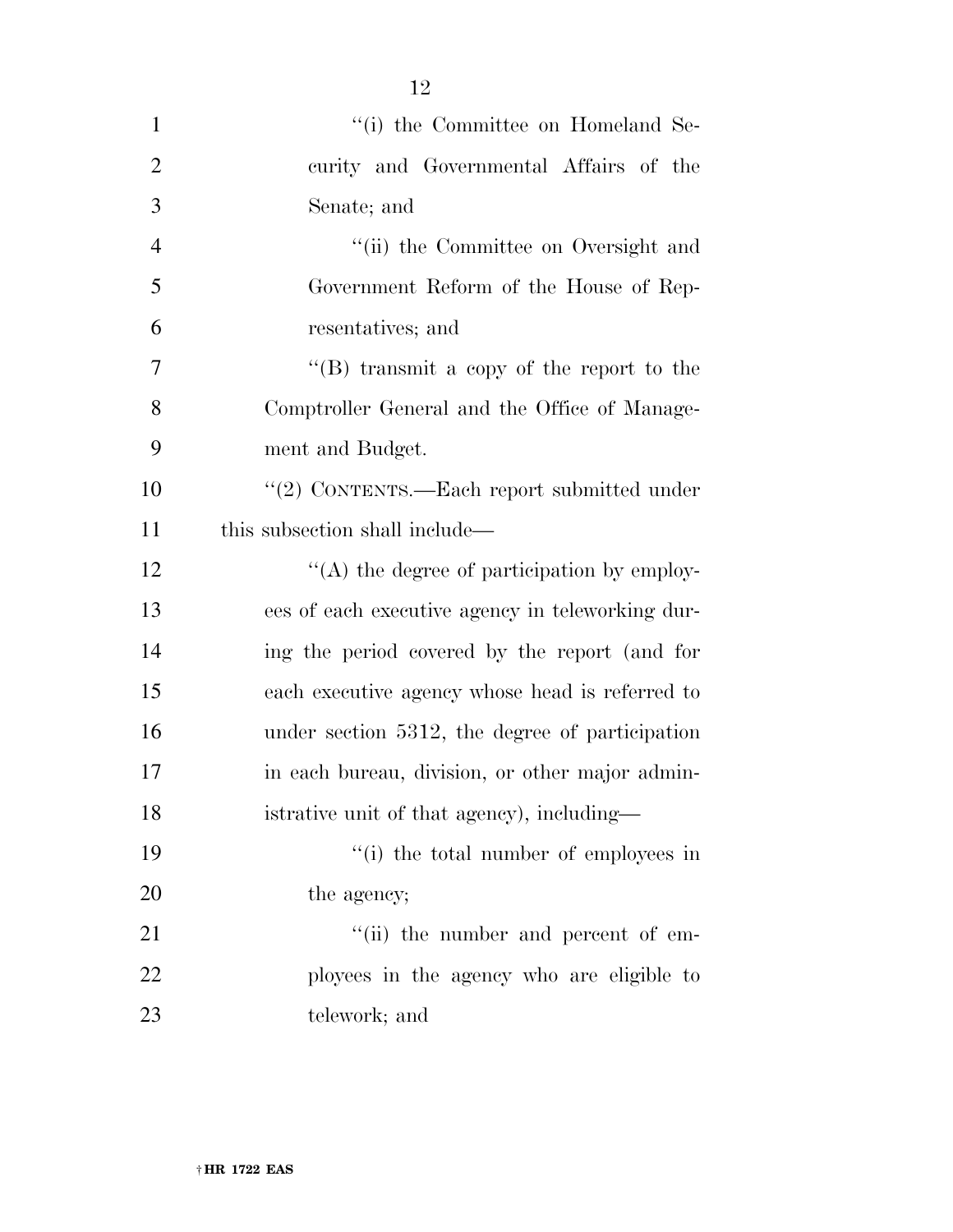| $\mathbf{1}$   | "(iii) the number and percent of eligi-             |
|----------------|-----------------------------------------------------|
| $\overline{2}$ | ble employees in the agency who are tele-           |
| $\mathfrak{Z}$ | working—                                            |
| $\overline{4}$ | "(I) 3 or more days per pay pe-                     |
| 5              | riod;                                               |
| 6              | "(II) 1 or 2 days per pay period;                   |
| 7              | "(III) once per month; and                          |
| 8              | "(IV) on an occasional, episodic,                   |
| 9              | or short-term basis;                                |
| 10             | "(B) the method for gathering telework              |
| 11             | data in each agency;                                |
| 12             | $\lq\lq$ (C) if the total number of employees tele- |
| 13             | working is 10 percent higher or lower than the      |
| 14             | previous year in any agency, the reasons for the    |
| 15             | positive or negative variation;                     |
| 16             | $\lq\lq$ the agency goal for increasing partici-    |
| 17             | pation to the extent practicable or necessary for   |
| 18             | the next reporting period, as indicated by the      |
| 19             | percent of eligible employees teleworking in        |
| 20             | each frequency category described under sub-        |
| 21             | paragraph $(A)(iii)$ ;                              |
| 22             | " $(E)$ an explanation of whether or not the        |
| 23             | agency met the goals for the last reporting pe-     |
| 24             | riod and, if not, what actions are being taken      |
| 25             | to identify and eliminate barriers to maximizing    |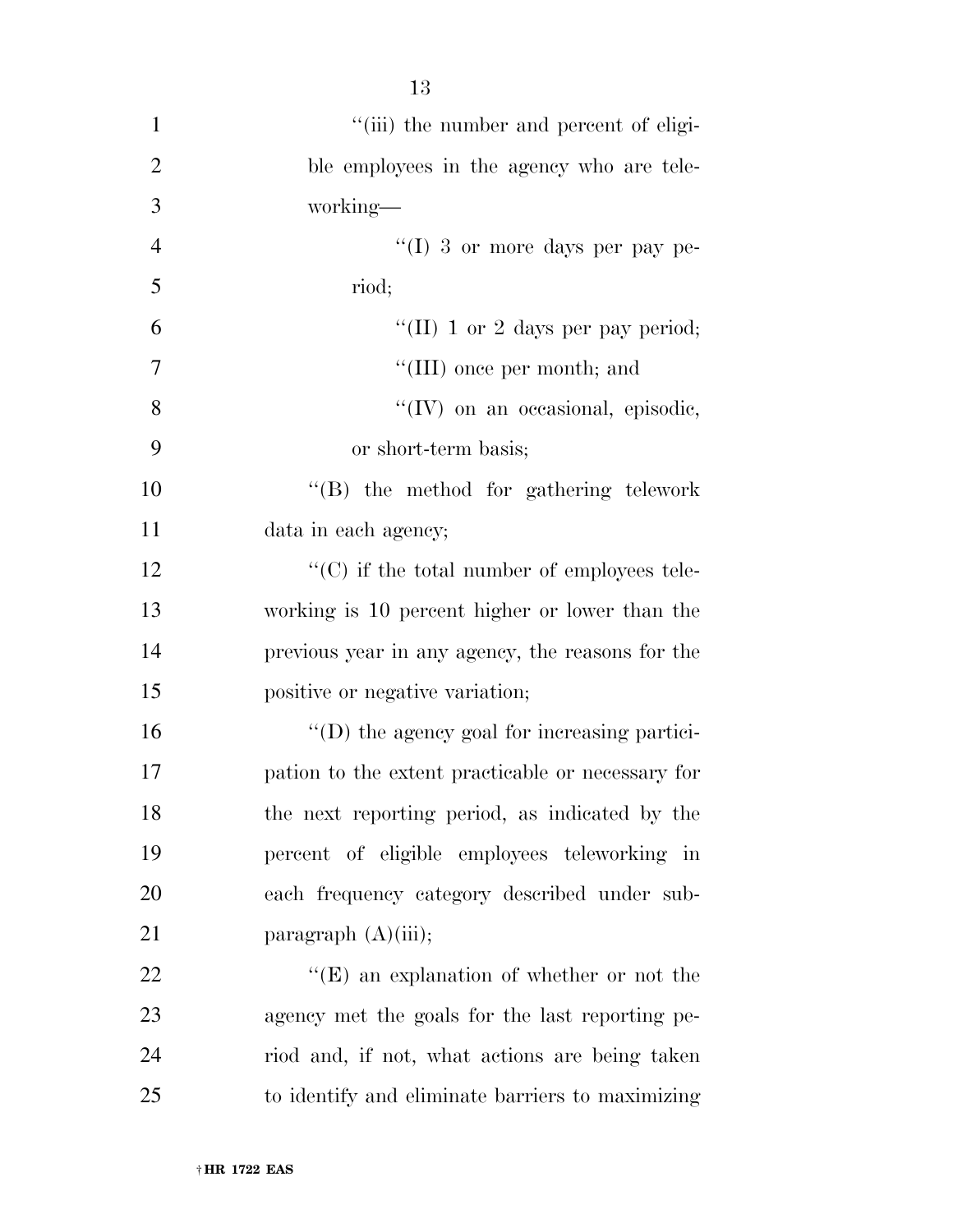| $\mathbf{1}$   | telework opportunities for the next reporting     |
|----------------|---------------------------------------------------|
| $\overline{2}$ | period;                                           |
| 3              | $``(F)$ an assessment of the progress each        |
| $\overline{4}$ | agency has made in meeting agency participa-      |
| 5              | tion rate goals during the reporting period, and  |
| 6              | other agency goals relating to telework, such as  |
| 7              | the impact of telework on—                        |
| 8              | "(i) emergency readiness;                         |
| 9              | "(ii) energy use;                                 |
| 10             | "(iii) recruitment and retention;                 |
| 11             | $``(iv)$ performance;                             |
| 12             | $f'(v)$ productivity; and                         |
| 13             | "(vi) employee attitudes and opinions             |
| 14             | regarding telework; and                           |
| 15             | $\lq\lq(G)$ the best practices in agency telework |
| 16             | programs.                                         |
| 17             | "(c) COMPTROLLER GENERAL REPORTS.-                |
| 18             | ``(1)<br>REPORT ON GOVERNMENT ACCOUNT-            |
| 19             | ABILITY OFFICE TELEWORK PROGRAM.-                 |
| 20             | "(A) IN GENERAL.—Not later than $18$              |
| 21             | months after the date of enactment of this        |
| 22             | chapter and on an annual basis thereafter, the    |
| 23             | Comptroller General shall submit a report ad-     |
| 24             | dressing the telework program of the Govern-      |
| 25             | ment Accountability Office to-                    |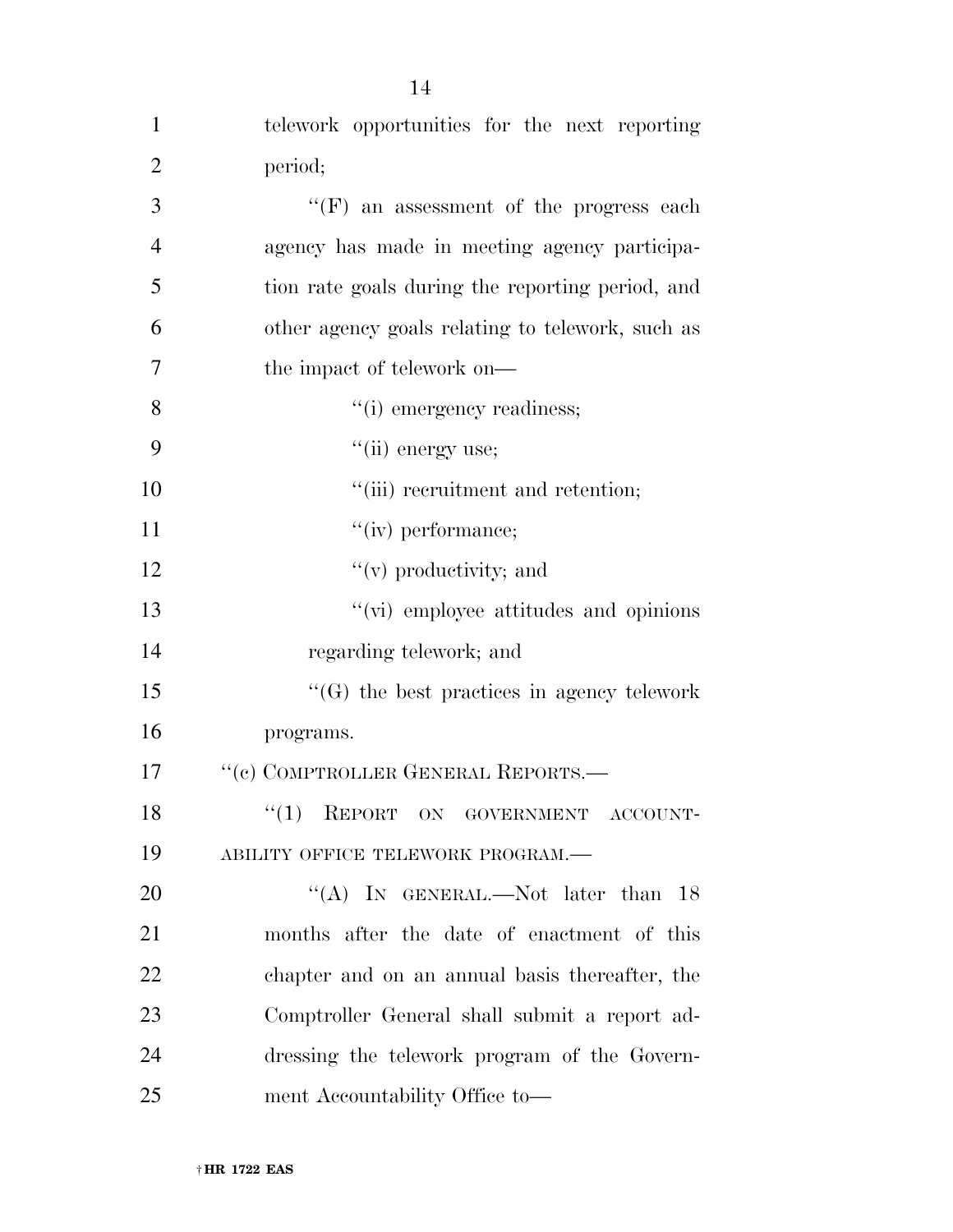| $\mathbf{1}$   | "(i) the Committee on Homeland Se-                  |
|----------------|-----------------------------------------------------|
| $\overline{2}$ | curity and Governmental Affairs of the              |
| 3              | Senate; and                                         |
| $\overline{4}$ | "(ii) the Committee on Oversight and                |
| 5              | Government Reform of the House of Rep-              |
| 6              | resentatives.                                       |
| 7              | "(B) CONTENTS.—Each report submitted                |
| 8              | by the Comptroller General shall include the        |
| 9              | same information as required under subsection       |
| 10             | (b) applicable to the Government Accountability     |
| 11             | Office.                                             |
| 12             | "(2) REPORT TO CONGRESS ON OFFICE OF PER-           |
| 13             | SONNEL MANAGEMENT REPORT.—Not later than 6          |
| 14             | months after the submission of the first report to  |
| 15             | Congress required under subsection (b), the Comp-   |
| 16             | troller General shall review that report required   |
| 17             | under subsection (b) and submit a report to Con-    |
| 18             | gress on the progress each executive agency has     |
| 19             | made towards the goals established under section    |
| 20             | $6504(b)(2)$ .                                      |
| 21             | "(d) CHIEF HUMAN CAPITAL OFFICER REPORTS.—          |
| 22             | ``(1)<br>IN GENERAL.—Each year the Chief            |
| 23             | Human Capital Officer of each executive agency, in  |
| 24             | consultation with the Telework Managing Officer of  |
| 25             | that agency, shall submit a report to the Chair and |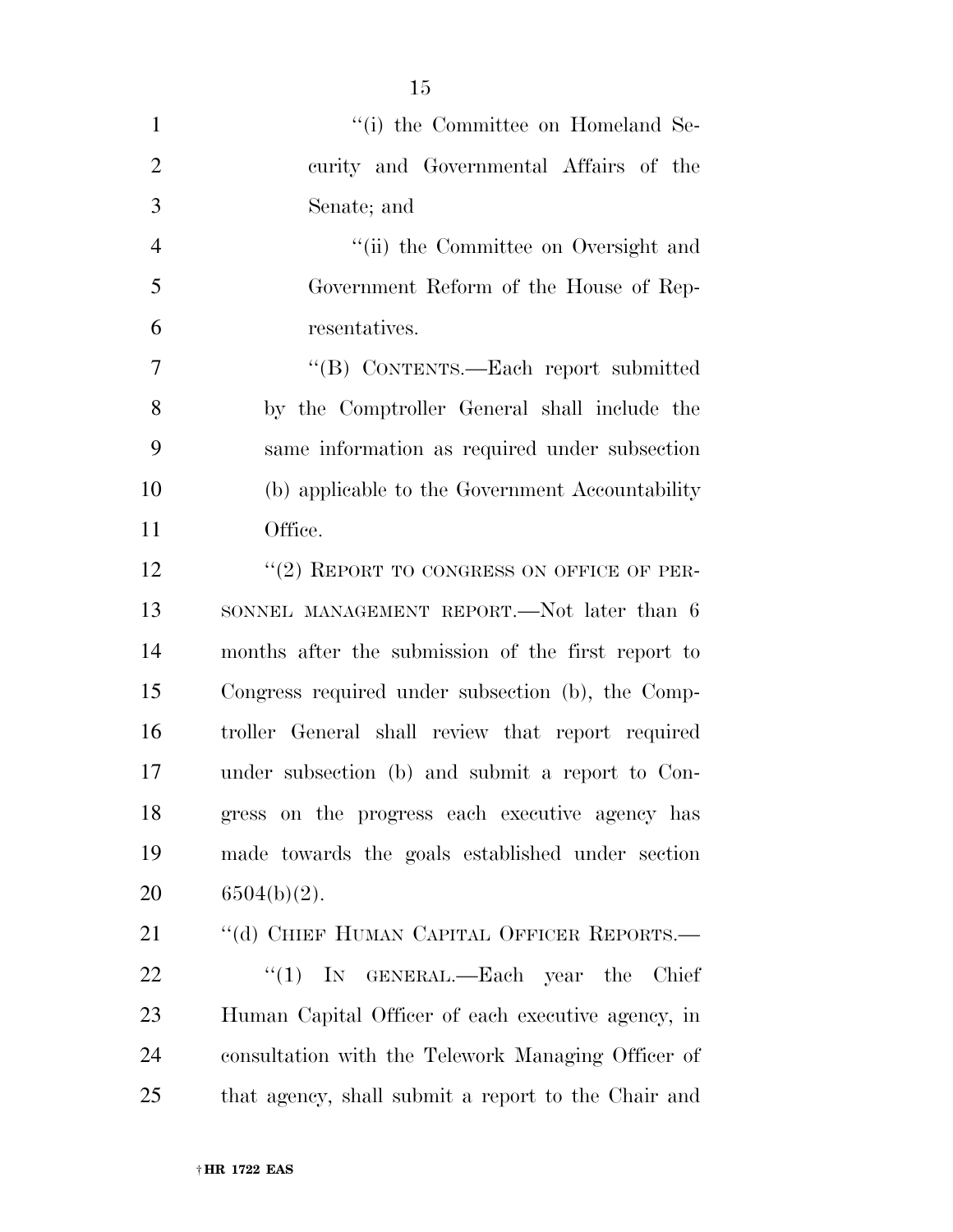| $\mathbf{1}$   | Vice Chair of the Chief Human Capital Officers       |
|----------------|------------------------------------------------------|
| $\overline{2}$ | Council on agency management efforts to promote      |
| 3              | telework.                                            |
| $\overline{4}$ | $``(2)$ REVIEW AND INCLUSION OF RELEVANT IN-         |
| 5              | FORMATION.—The Chair and Vice Chair of the           |
| 6              | Chief Human Capital Officers Council shall—          |
| 7              | $\lq\lq$ review the reports submitted under          |
| 8              | paragraph $(1)$ ;                                    |
| 9              | $\lq\lq$ include relevant information from the       |
| 10             | submitted reports in the annual report to Con-       |
| 11             | gress required under subsection (b); and             |
| 12             | $\lq\lq$ use that relevant information for           |
| 13             | other purposes related to the strategic manage-      |
| 14             | ment of human capital.".                             |
| 15             | (b) TECHNICAL AND CONFORMING AMENDMENTS.-            |
| 16             | (1) TABLE OF CHAPTERS.—The table of chap-            |
| 17             | ters for part III of title 5, United States Code, is |
| 18             | amended by inserting after the item relating to      |
| 19             | chapter 63 the following:                            |
|                | 6501                                                 |
| <b>20</b>      | (2) TELEWORK COORDINATORS.-                          |
| 21             | (A) APPROPRIATIONS ACT, 2003.—Section                |
| 22             | 623 of the Departments of Commerce, Justice,         |
| 23             | and State, the Judiciary, and Related Agencies       |
| 24             | Appropriations Act, 2003 (Public Law 108-7;          |
| 25             | 117 Stat. 103) is amended by striking "des-          |
|                | † HR 1722 EAS                                        |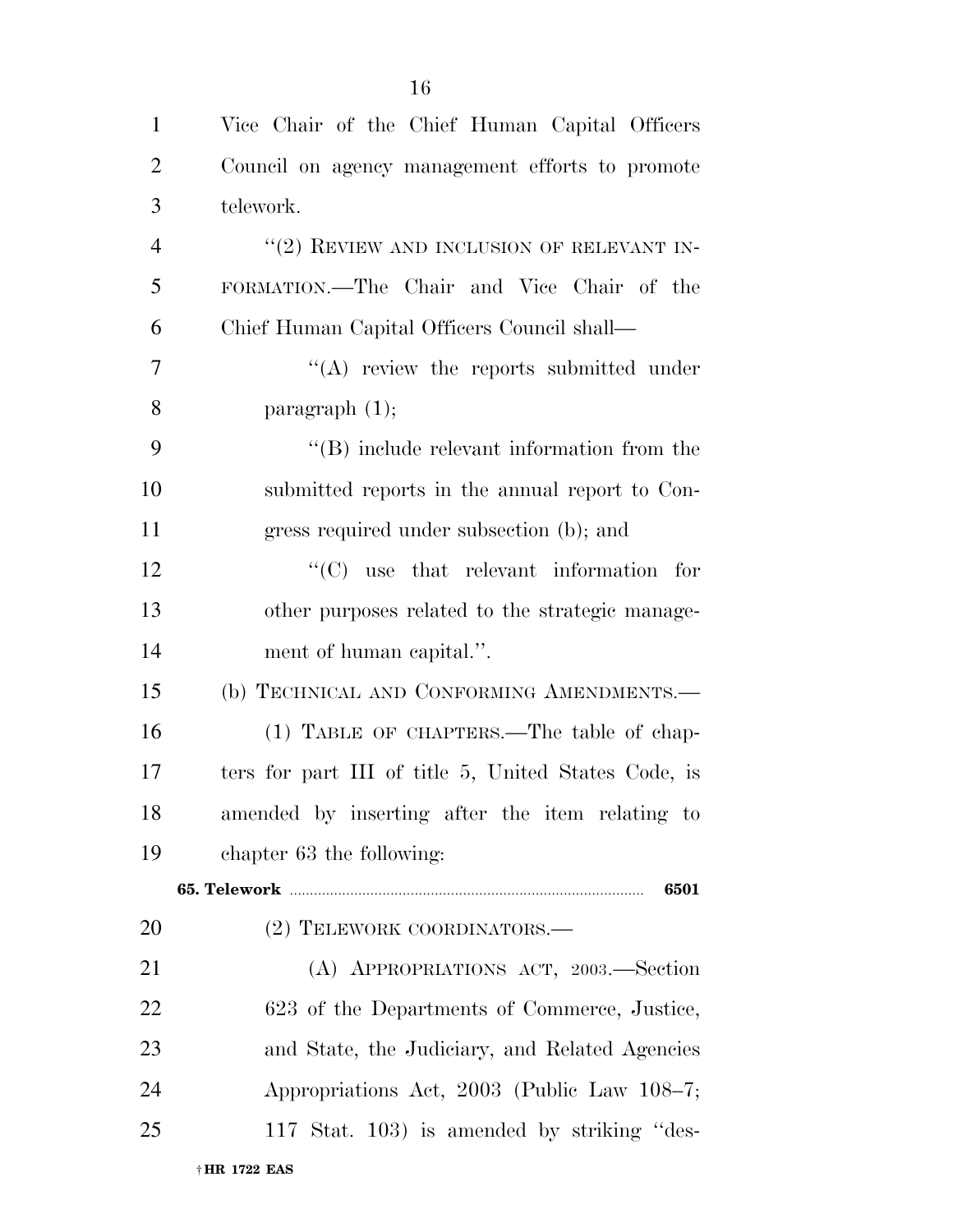ignate a 'Telework Coordinator' to be'' and in- serting ''designate a Telework Managing Officer to be''.

 (B) APPROPRIATIONS ACT, 2004.—Section 627 of the Departments of Commerce, Justice, and State, the Judiciary, and Related Agencies Appropriations Act, 2004 (Public Law 108– 199; 118 Stat. 99) is amended by striking ''des- ignate a 'Telework Coordinator' to be'' and in- serting ''designate a Telework Managing Officer to be".

 (C) APPROPRIATIONS ACT, 2005.—Section 622 of the Departments of Commerce, Justice, and State, the Judiciary, and Related Agencies Appropriations Act, 2005 (Public Law 108– 447; 118 Stat. 2919) is amended by striking ''designate a 'Telework Coordinator' to be'' and inserting ''designate a Telework Managing Offi-cer to be''.

 (D) APPROPRIATIONS ACT, 2006.—Section 617 of the Science, State, Justice, Commerce, and Related Agencies Appropriations Act, 2006 (Public Law 109–108; 119 Stat. 2340) is amended by striking ''maintain a 'Telework Co-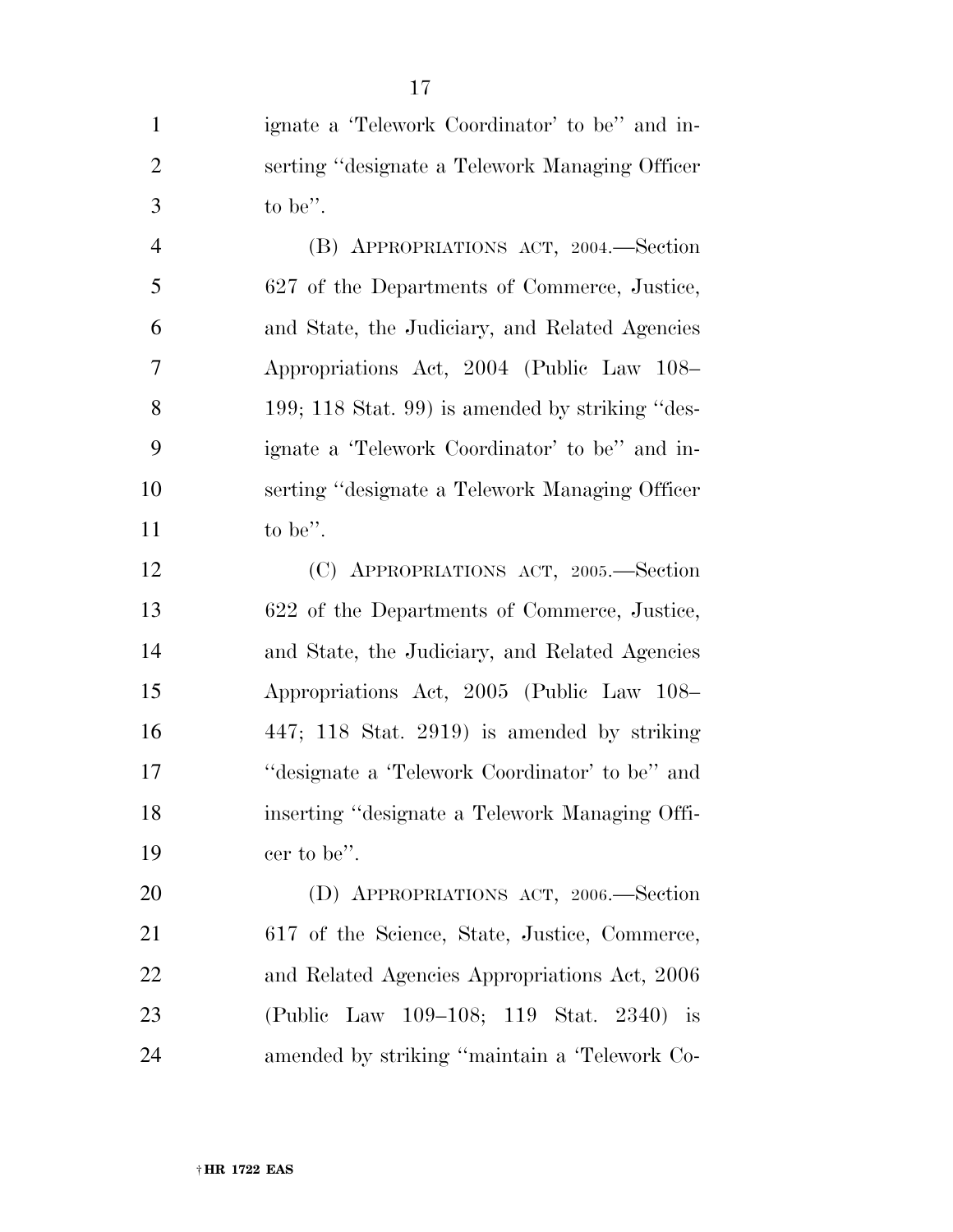| $\mathbf{1}$   | ordinator' to be" and inserting "maintain a                 |
|----------------|-------------------------------------------------------------|
| $\overline{2}$ | Telework Managing Officer to be".                           |
| 3              | SEC. 3. AUTHORITY FOR TELEWORK TRAVEL EXPENSES              |
| $\overline{4}$ | TEST PROGRAMS.                                              |
| 5              | (a) IN GENERAL.—Chapter 57 of title 5, United               |
| 6              | States Code, is amended by inserting after section 5710     |
| 7              | the following:                                              |
| 8              | "§5711. Authority for telework travel expenses test         |
| 9              | programs                                                    |
| 10             | "(a) Except as provided under subsection $(f)(1)$ , in      |
| 11             | this section, the term 'appropriate committees of Con-      |
| 12             | gress' means—                                               |
| 13             | $\lq(1)$ the Committee on Homeland Security and             |
| 14             | Governmental Affairs of the Senate; and                     |
| 15             | "(2) the Committee on Oversight and Govern-                 |
| 16             | ment Reform of the House of Representatives.                |
| 17             | $\lq\lq(b)(1)$ Notwithstanding any other provision of this  |
| 18             | subchapter, under a test program which the Administrator    |
| 19             | of General Services determines to be in the interest of the |
| 20             | Government and approves, an employing agency may pay        |
| 21             | through the proper disbursing official any necessary travel |
| 22             | expenses in lieu of any payment otherwise authorized or     |
| 23             | required under this subchapter for employees participating  |
| 24             | in a telework program. Under an approved test program,      |
| 25             | an agency may provide an employee with the option to        |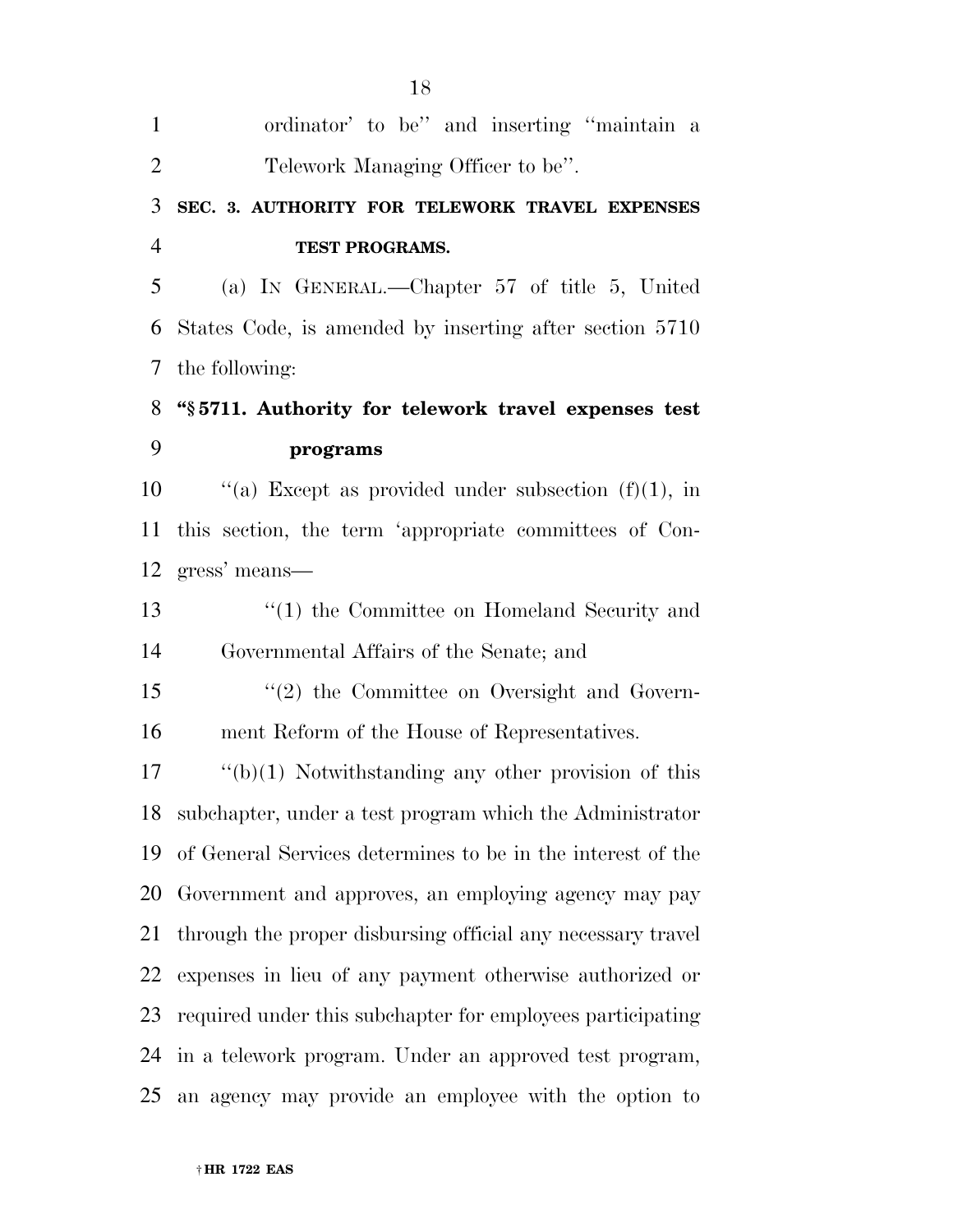waive any payment authorized or required under this sub- chapter. An agency shall include in any request to the Ad- ministrator for approval of such a test program an anal- ysis of the expected costs and benefits and a set of criteria for evaluating the effectiveness of the program.

 "(2) Any test program conducted under this section shall be designed to enhance cost savings or other effi-ciencies that accrue to the Government.

 ''(3) Under any test program, if an agency employee voluntarily relocates from the pre-existing duty station of that employee, the Administrator may authorize the em- ploying agency to establish a reasonable maximum number of occasional visits to the pre-existing duty station before that employee is eligible for payment of any accrued travel expenses by that agency.

 ''(4) Nothing in this section is intended to limit the authority of any agency to conduct test programs.

18 ''(c) The Administrator shall transmit a copy of any test program approved by the Administrator under this section, and the rationale for approval, to the appropriate committees of Congress at least 30 days before the effec-tive date of the program.

 ''(d)(1) An agency authorized to conduct a test pro- gram under subsection (b) shall provide to the Adminis-trator, the Telework Managing Officer of that agency, and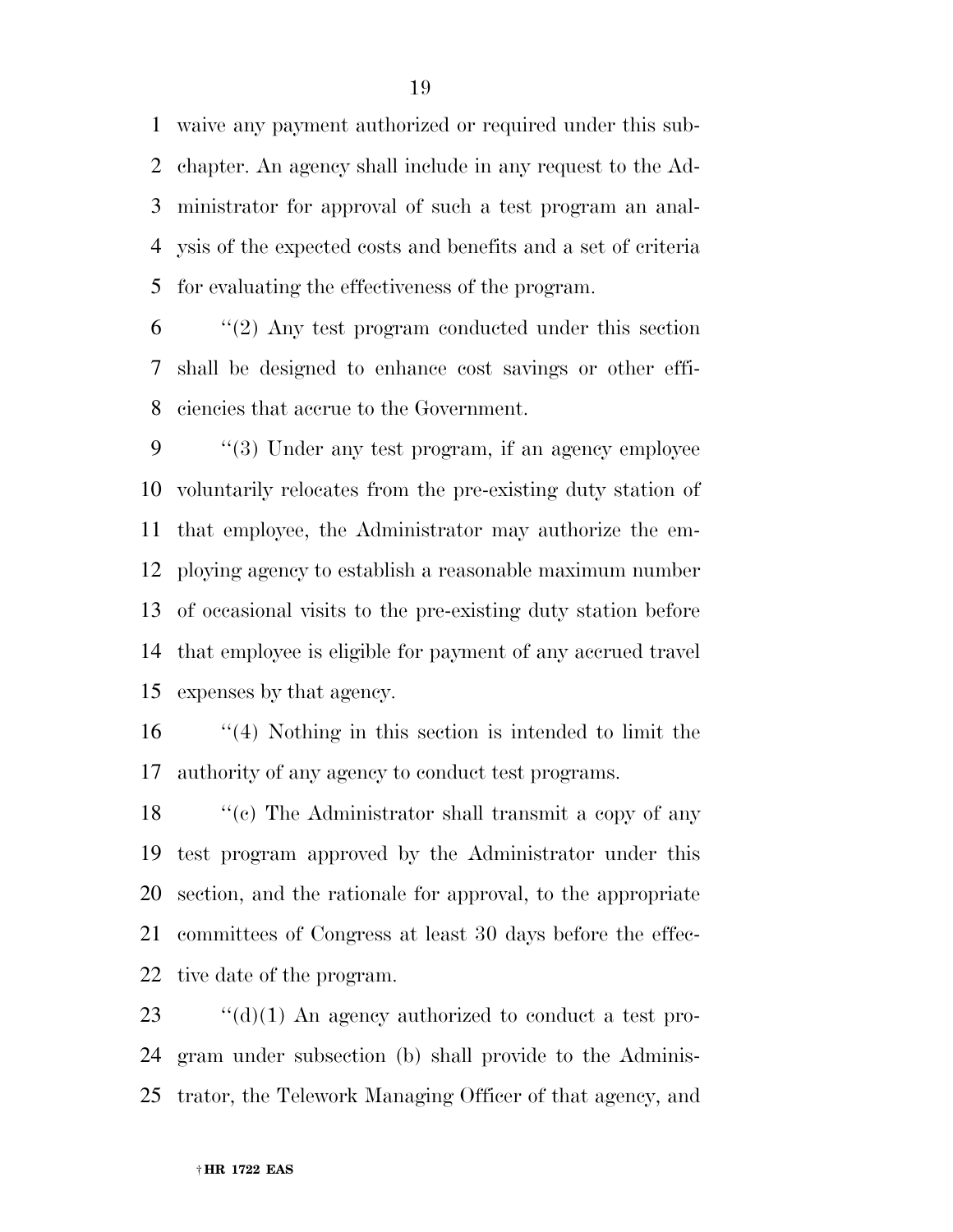| $\mathbf{1}$   | the appropriate committees of Congress a report on the    |
|----------------|-----------------------------------------------------------|
| 2              | results of the program not later than 3 months after com- |
| 3              | pletion of the program.                                   |
| $\overline{4}$ | $\lq(2)$ The results in a report described under para-    |
| 5              | $graph(1)$ may include—                                   |
| 6              | "(A) the number of visits an employee makes to            |
| $\tau$         | the pre-existing duty station of that employee;           |
| 8              | " $(B)$ the travel expenses paid by the agency;           |
| 9              | "(C) the travel expenses paid by the employee;            |
| 10             | <b>or</b>                                                 |
| 11             | $\lq\lq$ . The sum of the information the agency deter-   |
| 12             | mines useful to aid the Administrator, Telework           |
| 13             | Managing Officer, and Congress in understanding           |
| 14             | the test program and the impact of the program.           |
| 15             | "(e) No more than 10 test programs under this sec-        |
| 16             | tion may be conducted simultaneously.                     |
| 17             | " $(f)(1)$ In this subsection, the term 'appropriate com- |
| 18             | mittee of Congress' means—                                |
| 19             | "(A) the Committee on Homeland Security and               |
| 20             | Governmental Affairs of the Senate;                       |
| 21             | "(B) the Committee on Oversight and Govern-               |
| 22             | ment Reform of the House of Representatives;              |
| 23             | "(C) the Committee on the Judiciary of the                |
| 24             | Senate; and                                               |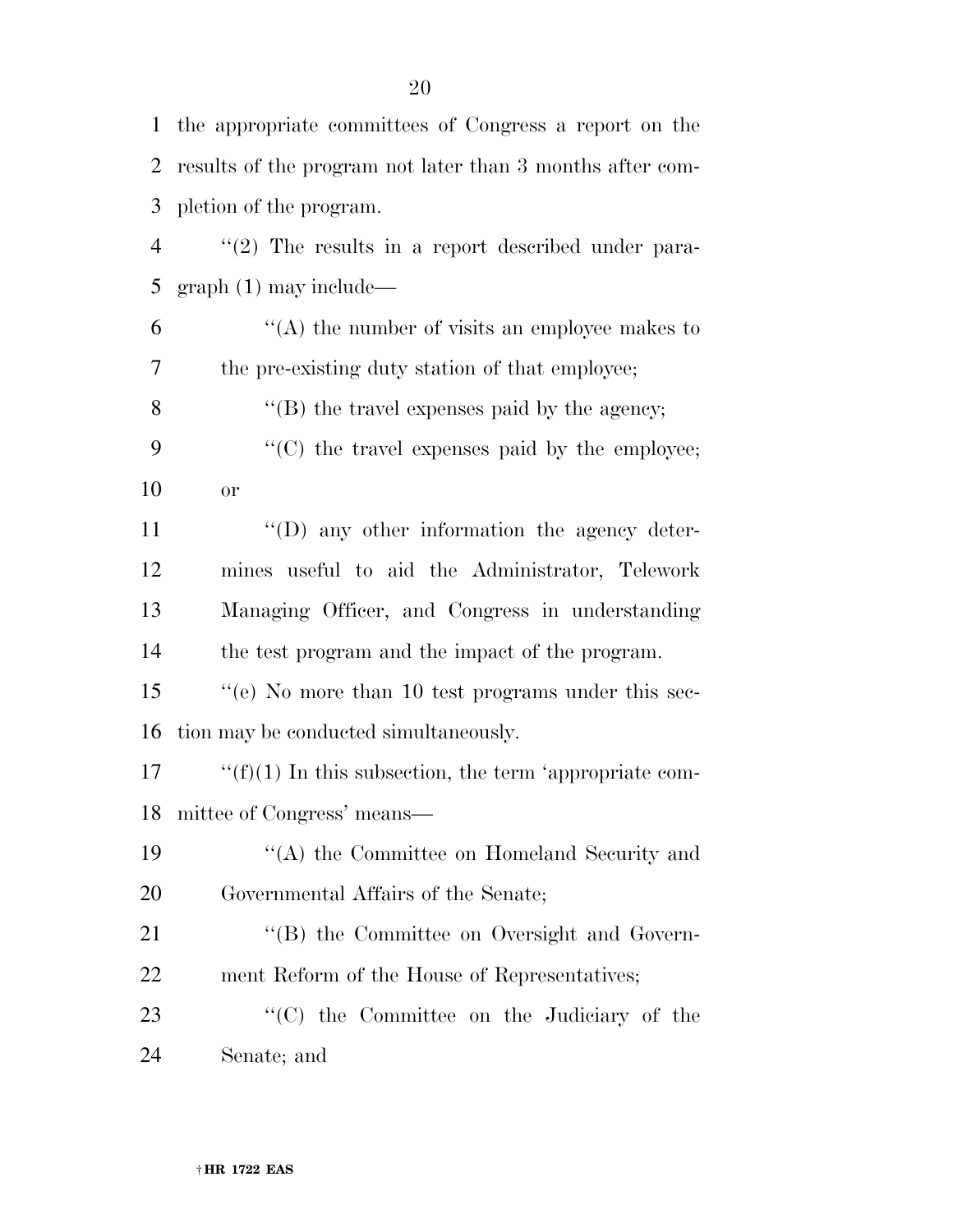''(D) the Committee on the Judiciary of the House of Representatives.

 ''(2) The Patent and Trademark Office shall conduct a test program under this section, including the provision 5 of reports in accordance with subsection  $(d)(1)$ .

 ''(3) In conducting the program under this sub- section, the Patent and Trademark Office may pay any travel expenses of an employee for travel to and from a Patent and Trademark Office worksite or provide an em- ployee with the option to waive any payment authorized or required under this subchapter, if—

 ''(A) the employee is employed at a Patent and Trademark Office worksite and enters into an ap-proved telework arrangement;

 ''(B) the employee requests to telework from a location beyond the local commuting area of the Pat-ent and Trademark Office worksite; and

18 ''(C) the Patent and Trademark Office ap- proves the requested arrangement for reasons of em- ployee convenience instead of an agency need for the employee to relocate in order to perform duties spe-cific to the new location.

23  $\frac{1}{4}(4)(A)$  The Patent and Trademark Office shall es- tablish an oversight committee comprising an equal num-ber of members representing management and labor, in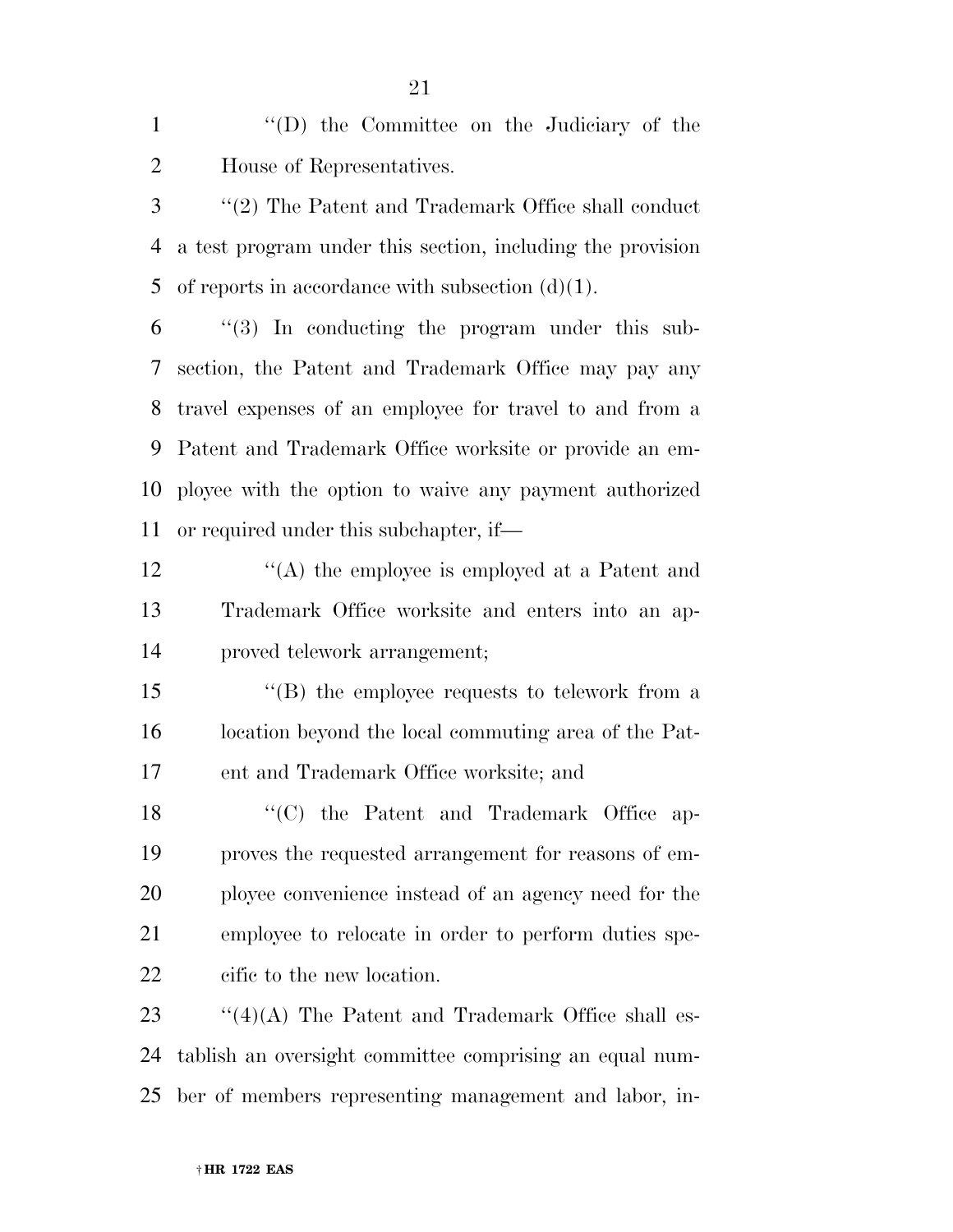cluding representatives from each collective bargaining unit.

 ''(B) The oversight committee shall develop the oper- ating procedures for the program under this subsection to—

 ''(i) provide for the effective and appropriate functioning of the program; and

''(ii) ensure that—

 $\langle (I)$  reasonable technological or other al- ternatives to employee travel are used before re- quiring employee travel, including teleconfer- encing, videoconferencing or internet-based technologies;

14  $\text{``(II)}$  the program is applied consistently and equitably throughout the Patent and Trademark Office; and

 $\frac{17}{100}$  an optimal operating standard is de- veloped and implemented for maximizing the use of the telework arrangement described under paragraph (2) while minimizing agency travel expenses and employee travel require-ments.

23  $\frac{1}{2}$  (5)(A) The test program under this subsection shall be designed to enhance cost savings or other efficiencies that accrue to the Government.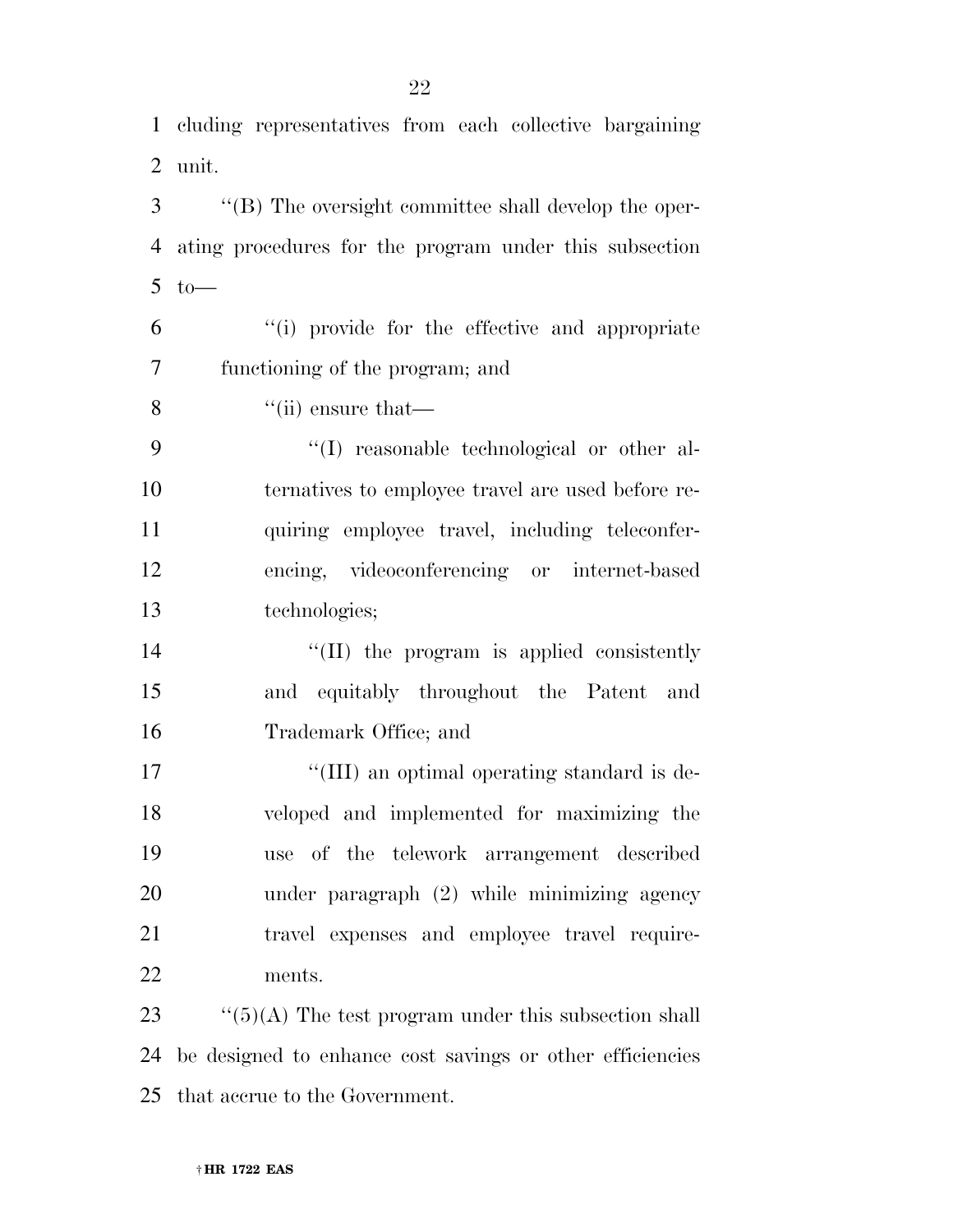''(B) The Director of the Patent and Trademark Of-fice shall—

 ''(i) prepare an analysis of the expected costs and benefits and a set of criteria for eval- uating the effectiveness of the program; and ''(ii) before the test program is imple- mented, submit the analysis and criteria to the Administrator of General Services and to the appropriate committees of Congress. ''(C) With respect to an employee of the Patent and

 Trademark Office who voluntarily relocates from the pre- existing duty station of that employee, the operating pro- cedures of the program may include a reasonable max- imum number of occasional visits to the pre-existing duty station before that employee is eligible for payment of any accrued travel expenses by the Office.

 ''(g) The authority to conduct test programs under this section shall expire 7 years after the date of the enact-ment of the Telework Enhancement Act of 2010.''.

 (b) TECHNICAL AND CONFORMING AMENDMENT.— The table of sections for chapter 57 of title 5, United States Code, is amended by inserting after the item relat-ing to section 5710 the following:

''5711. Authority for telework travel expenses test programs.''.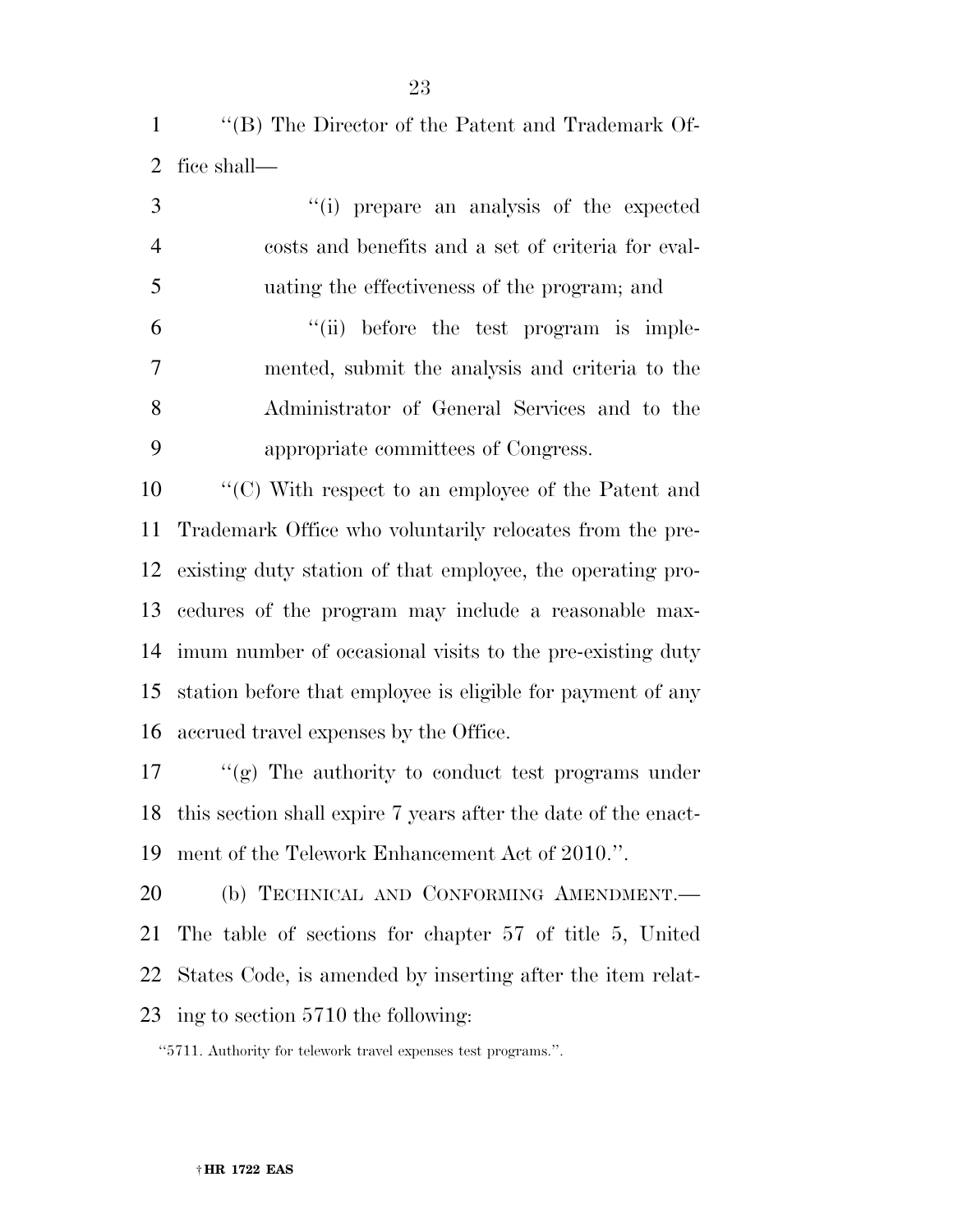#### **SEC. 4. TELEWORK RESEARCH.**

 (a) RESEARCH BY OPM ON TELEWORK.—The Direc-tor of the Office of Personnel Management shall—

 (1) research the utilization of telework by public and private sector entities that identify best prac- tices and recommendations for the Federal Govern-ment;

 (2) review the outcomes associated with an in- crease in telework, including the effects of telework on energy consumption, job creation and availability, urban transportation patterns, and the ability to an- ticipate the dispersal of work during periods of emergency; and

 (3) make any studies or reviews performed under this subsection available to the public.

 (b) USE OF CONTRACT TO CARRY OUT RESEARCH.— The Director of the Office of Personnel Management may carry out subsection (a) under a contract entered into by the Director using competitive procedures under section 303 of the Federal Property and Administrative Services Act of 1949 (41 U.S.C. 253).

† **HR 1722 EAS**  (c) USE OF OTHER FEDERAL AGENCIES.—The heads of Federal agencies with relevant jurisdiction over the sub-24 ject matters in subsection  $(a)(2)$  shall work cooperatively with the Director of the Office of Personnel Management to carry out that subsection, if the Director determines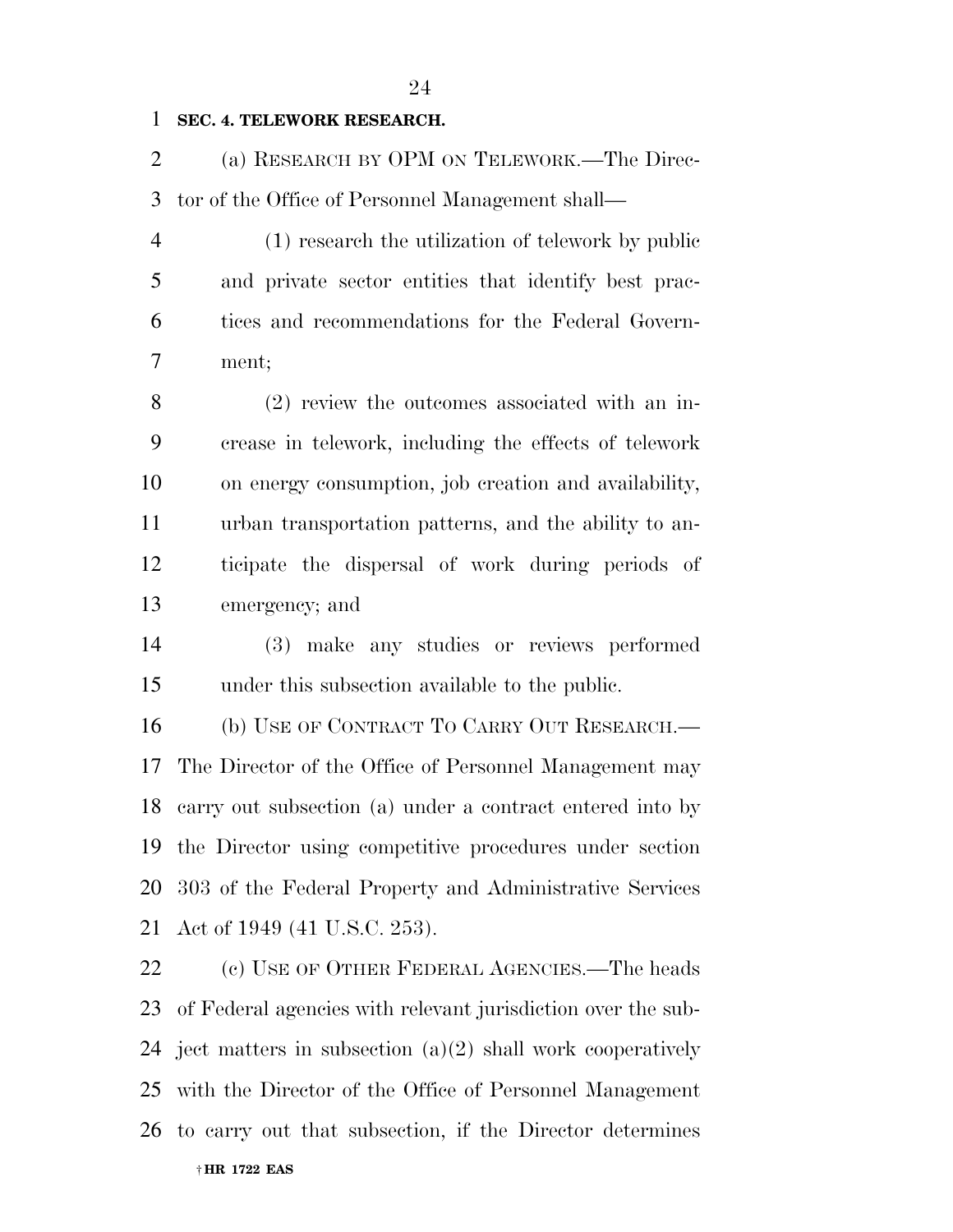- 1 that coordination is necessary to fulfill obligations under
- 2 that subsection.

Attest:

*Secretary.*